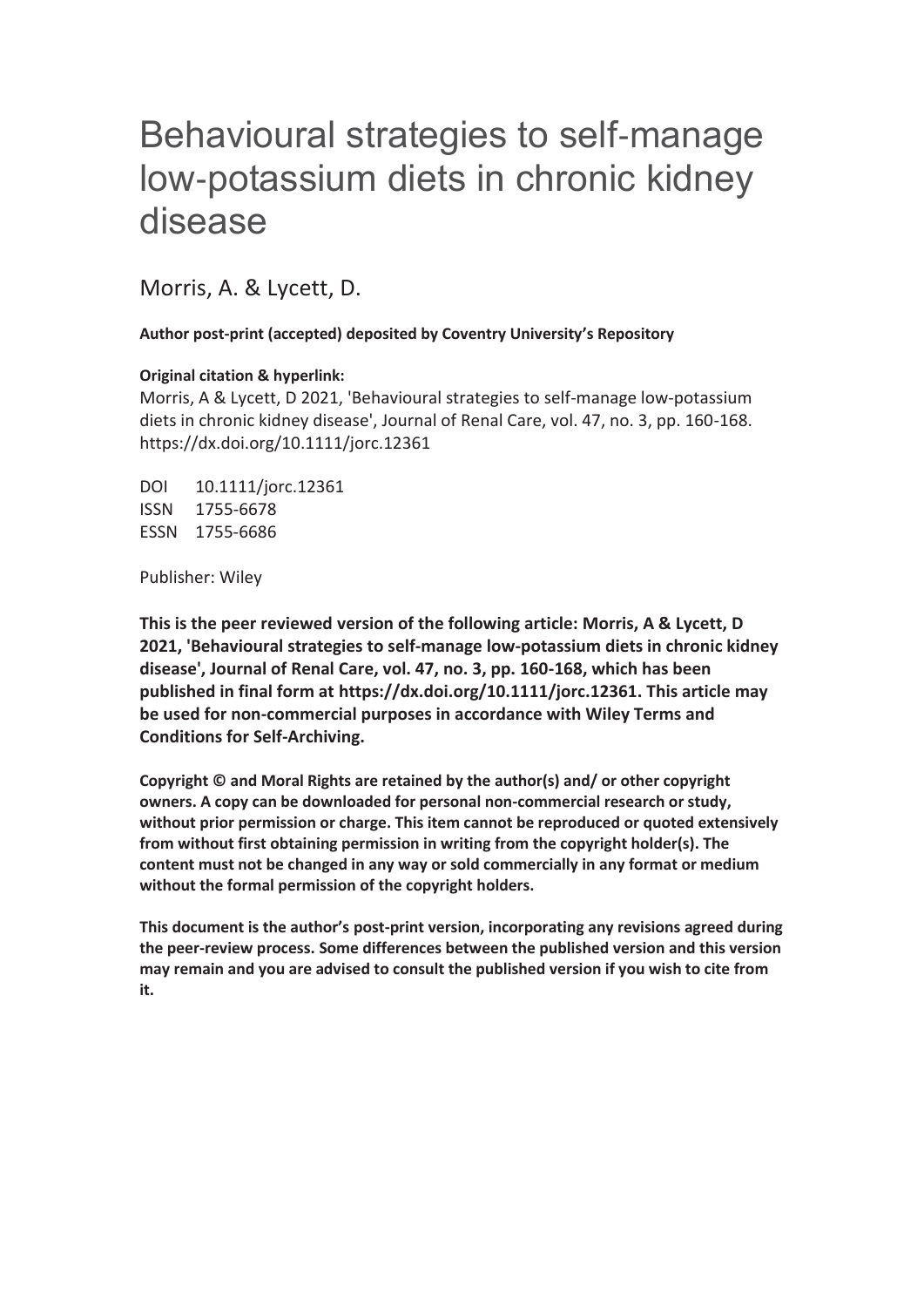



# **Behavioural strategies to self-manage low potassium diets in chronic kidney disease**

| Journal: <i>Journal of Renal Care</i>                                  |
|------------------------------------------------------------------------|
| Manuscript ID   JORC-2020-0174.R1                                      |
| Manuscript Type:   Original Research                                   |
| Keywords:   Renal Diet, Chronic Kidney Disease, Nutrition/Malnutrition |
|                                                                        |

**SCHOLARONE™** Manuscripts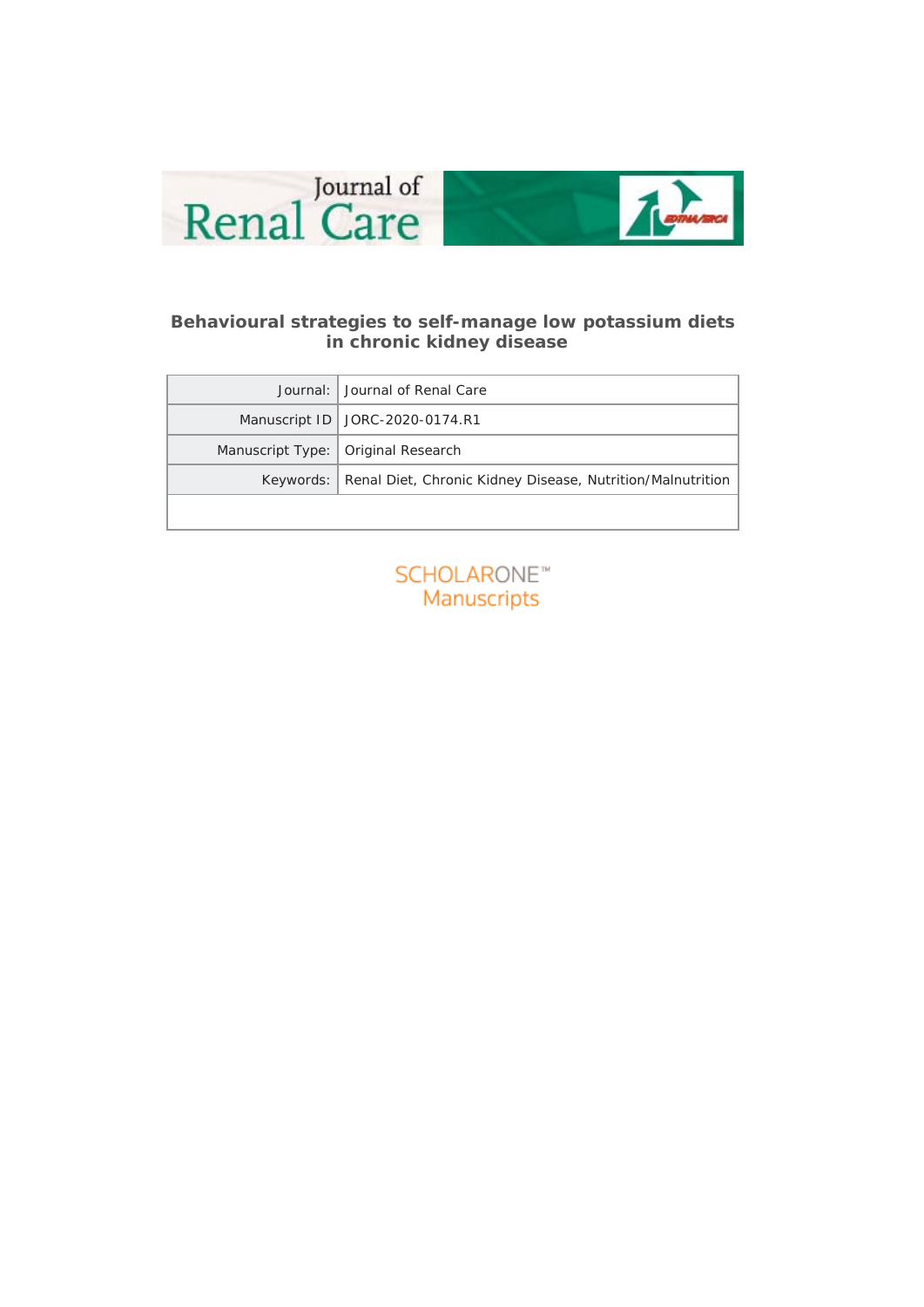**Behavioural strategies to self-manage low potassium diets in chronic kidney disease** 

For Review Only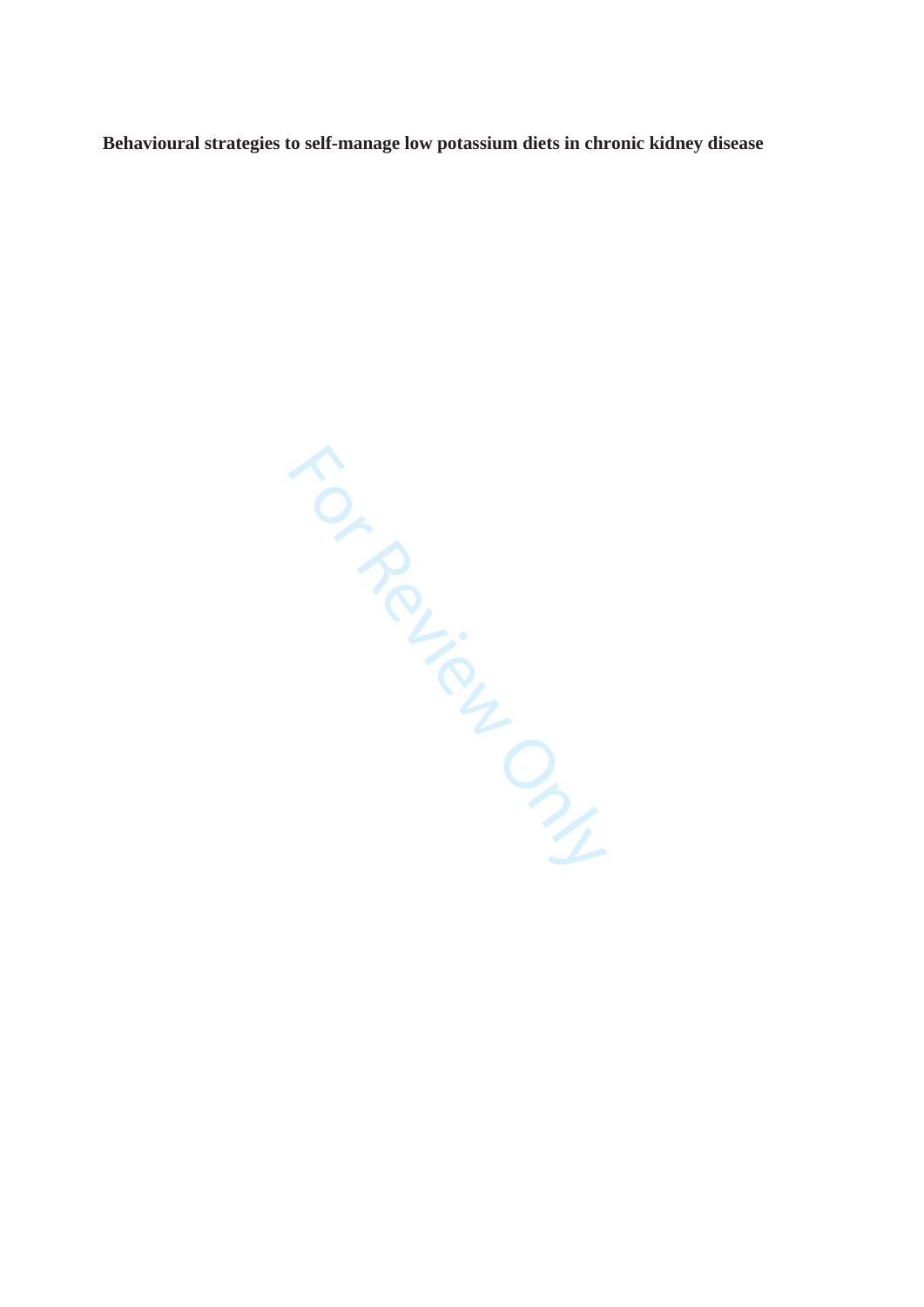#### **Abstract**

**Background** Dietary potassium restrictions may be challenging to follow, due in part to the restrictive nature of recommendations on foods people enjoy. Little is known how people incorporate low potassium diets into their lifestyles.

**Objective** To examine the self-directed behavioural strategies people employ to follow low potassium advice.

**Design** Qualitative methodology

**Participants** Thirty-four adults with chronic kidney disease

**Approach** Semi-structured interviews were undertaken in an outpatient department. Thematic Analysis was undertaken on transcribed interviews.

between adults with chronic kidney disease<br>ed interviews were undertaken in an outpat<br>indertaken on transcribed interviews.<br>fied three themes: "*Differing opinions of fo*<br>f*Doing what works*". Participants described<br>nent. **Findings** Analysis identified three themes: "*Differing opinions of food"; "Food generates positive emotions*"; and "*Doing what works*". Participants described foods providing different levels of enjoyment. Favourite foods in their habitual diet held either a physiological or a psychological value to them. Five sub-themes underpinned the "*Doing what works*" theme that described the self-management behaviours used by participants to follow low potassium dietary advice. These were positive reframing; reflection; self-talk; social support; decisional balance; paradoxical instruction; and knowledge shaping. These techniques helped overcome conflict between favourite food preferences and dietary restrictions. Dietary restrictions proved more challenging where an emotional connection to a favourite food existed. Restrictions on less preferred foods did not present participants with the same selfmanagement challenges.

**Conclusions** Promoting behavioural change techniques such as decisional balance, and social support, may be a useful strategy to empower people following dietary restrictions.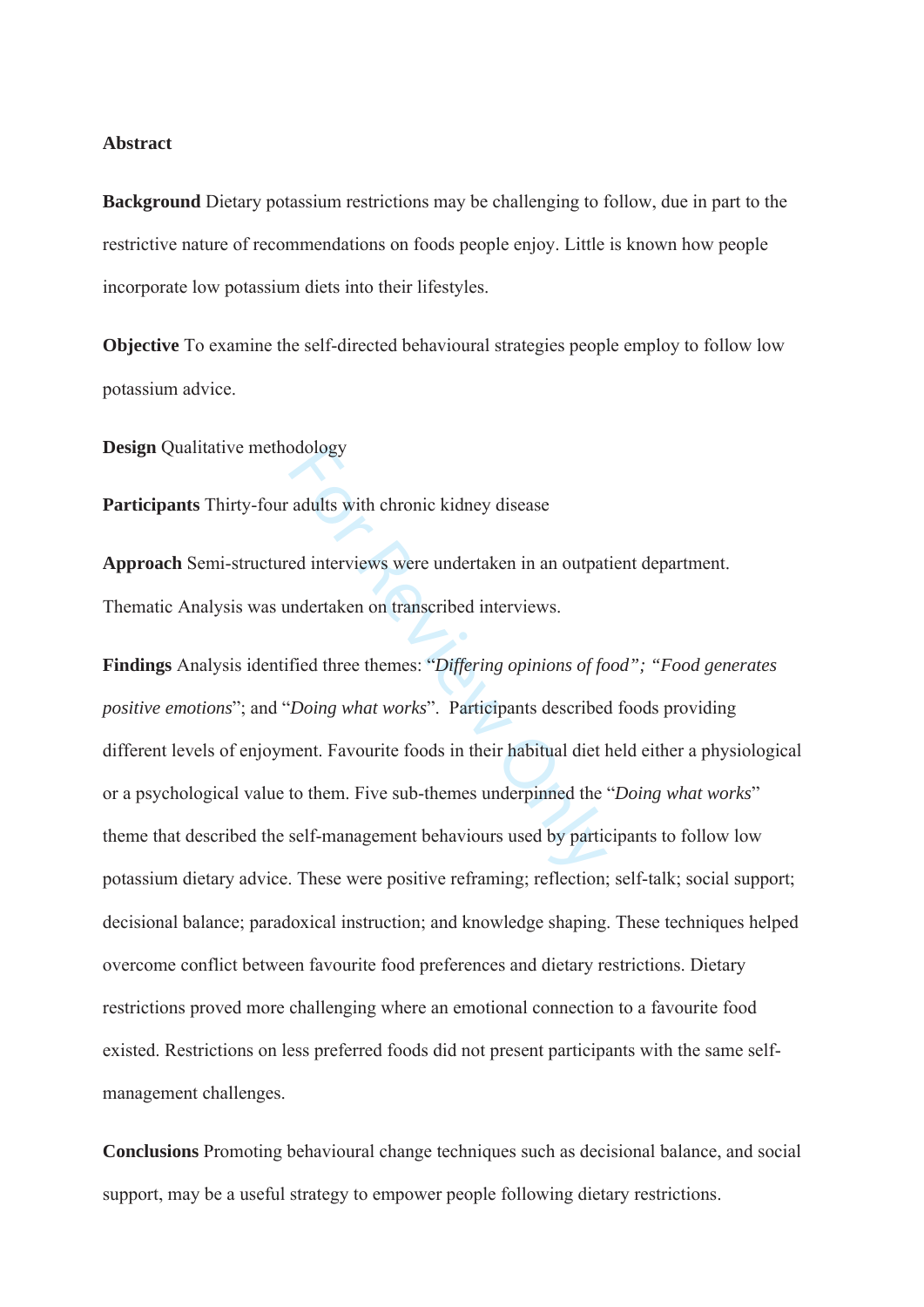Practitioners should understand whether suggested dietary restrictions include an individual's favourite food; the value attached to it, and explore specific ways to include favourite foods in some way when discussing a low potassium diet.

**Key words** Kidney Diseases, Nutrition Therapy, Renal Diet

#### **Introduction**

disease (CKD) (Hill et al. 2016). Self-mana<br>idual must undertake to control or reduce t<br>lark et al. 1991). In self-managing normal s<br>b decide which foods to choose; knowing th<br>i irregular heartbeat (Kidney Care 2020). T<br>is Over 11% of the global population (mean 13.4% [95%CI: 11.7-15.1]) live with, and selfmanage, chronic kidney disease (CKD) (Hill et al. 2016). Self-management can be defined as day-to-day tasks an individual must undertake to control or reduce the impact of disease on physical health status (Clark et al. 1991). In self-managing normal serum potassium levels in CKD, individuals have to decide which foods to choose; knowing that eating too much potassium could cause an irregular heartbeat (Kidney Care 2020). The immediate ramification of this means that when eating outside the home (Morris et al. 2015), dietary potassium restrictions are prioritised over other renal dietary restrictions for long term health, for example, reducing phosphate to prevent renal bone disease. Dietary potassium restrictions may present further concerns for individuals (Morris and Lycett, 2020) due, in part, to changing dietary recommendations because of declining kidney function and the increased risk of hyperkalemia (Ikizler et al 2020). However little is known how people successfully manage these challenges to restrict dietary potassium.

#### **Literature review**

A thematic synthesis of qualitative studies (n=48) reported that dietary restrictions CKD are confusing and disorientating (Palmer et al. 2015). Non-adherence to renal dietary restrictions is therefore common, for example, over 50% of haemodialysis patients have been defined as non-compliant to fluid restrictions (Barnett et al. 2008). Barriers to adherence, identified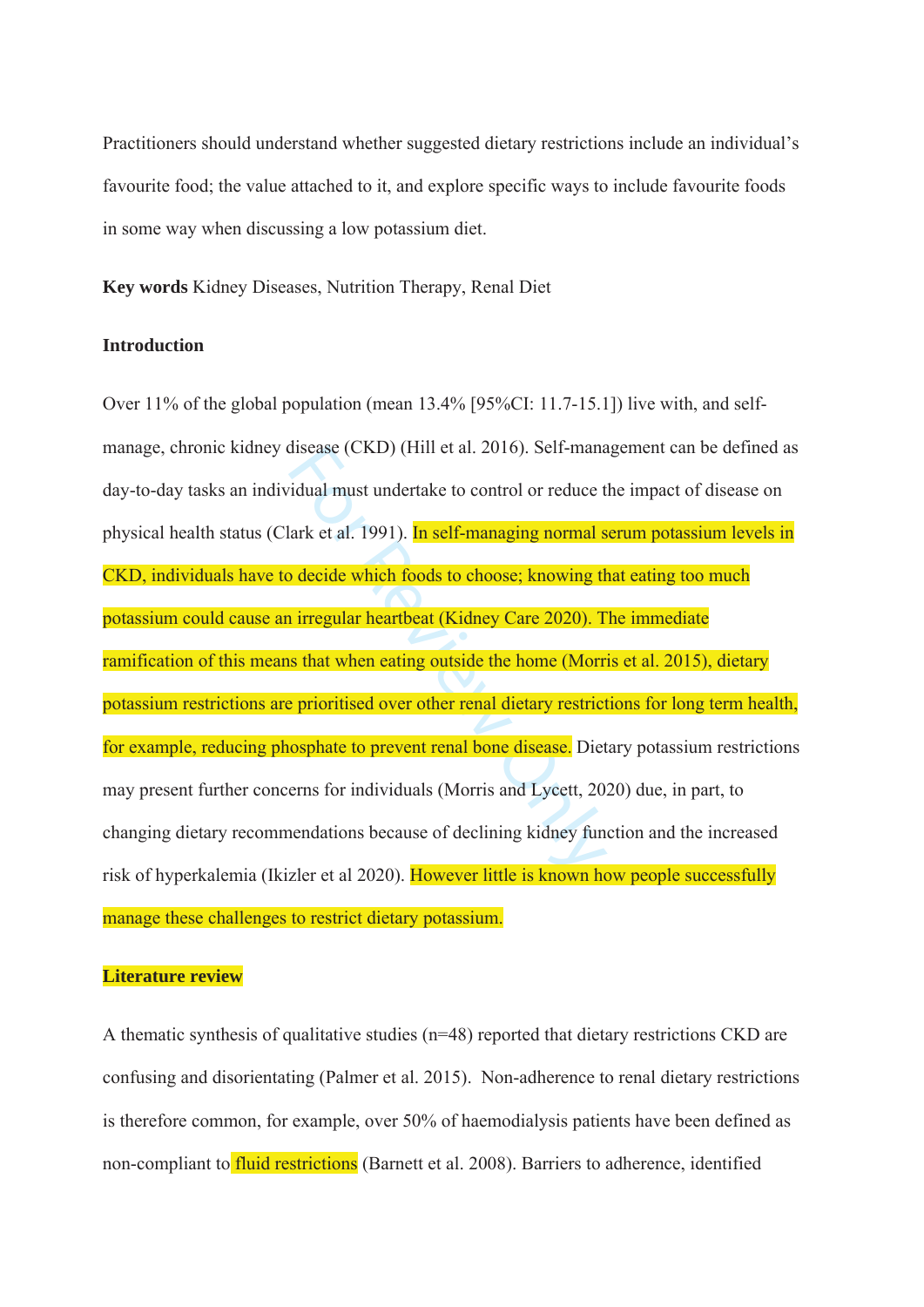through in-depth interviews, include competing dietary priorities between CKD and diabetes in haemodialysis (Shirazian et al. 2016). Thematic analysis of transcripts from this comorbid group reported people who managed CKD and diabetes ate preferred foods regardless of dietary advice, knowledge and social support (Shirazian et al. 2016).

40) reported dietetic support helped particip<br>
ein over 36 months (P<0.001), than those w<br>
s et al. 1995). Furthermore, systematic revi<br>
ials (n=790 haemodialysis patients) reporte<br>
37, -0.08) in phosphate restriction afte Dietitians are trained in behavioural change technique skills, for example motivational interviewing, cognitive reframing, to support dietary behavioural change (Gable and Hermann, 2015). The Modification of Diet in Renal Disease self-management randomised clinical trial (RCT) (n=840) reported dietetic support helped participants achieve a greater reduction in dietary protein over 36 months (P<0.001), than those who did not see a dietitian comparison groups (Gillis et al. 1995). Furthermore, systematic review evidence of randomised controlled trials (n=790 haemodialysis patients) reported a moderate effect - 0.23mEq/L (95% CI: -0.37, -0.08) in phosphate restriction after dietetic behavioural interventions to support people choose lower phosphate foods (Milazi et al. 2017). However, specific details of the individualised dietary counselling approach taken by dietitians were lacking in many studies.

Behavioural change techniques are under reported in renal dietetics according to a systematic review of qualitative studies that considered patient attitudes to self-management in CKD (Palmer et al. 2016). Furthermore, theoretical inconsistencies underpinning CKD selfmanagement programmes that consider diet exist, according to a systematic review of renal self-management clinical trials (Bonner et al. 2014). Renal dietitians may, therefore, be less likely to use and recommend specific behavioural change techniques, than dietitians in other specialities, due to limited information on what works for whom, and when.

Evidence from non-renal specialities may offer insight as to how people use dietary behavioural change techniques. A systematic review of qualitative interview studies (n=31)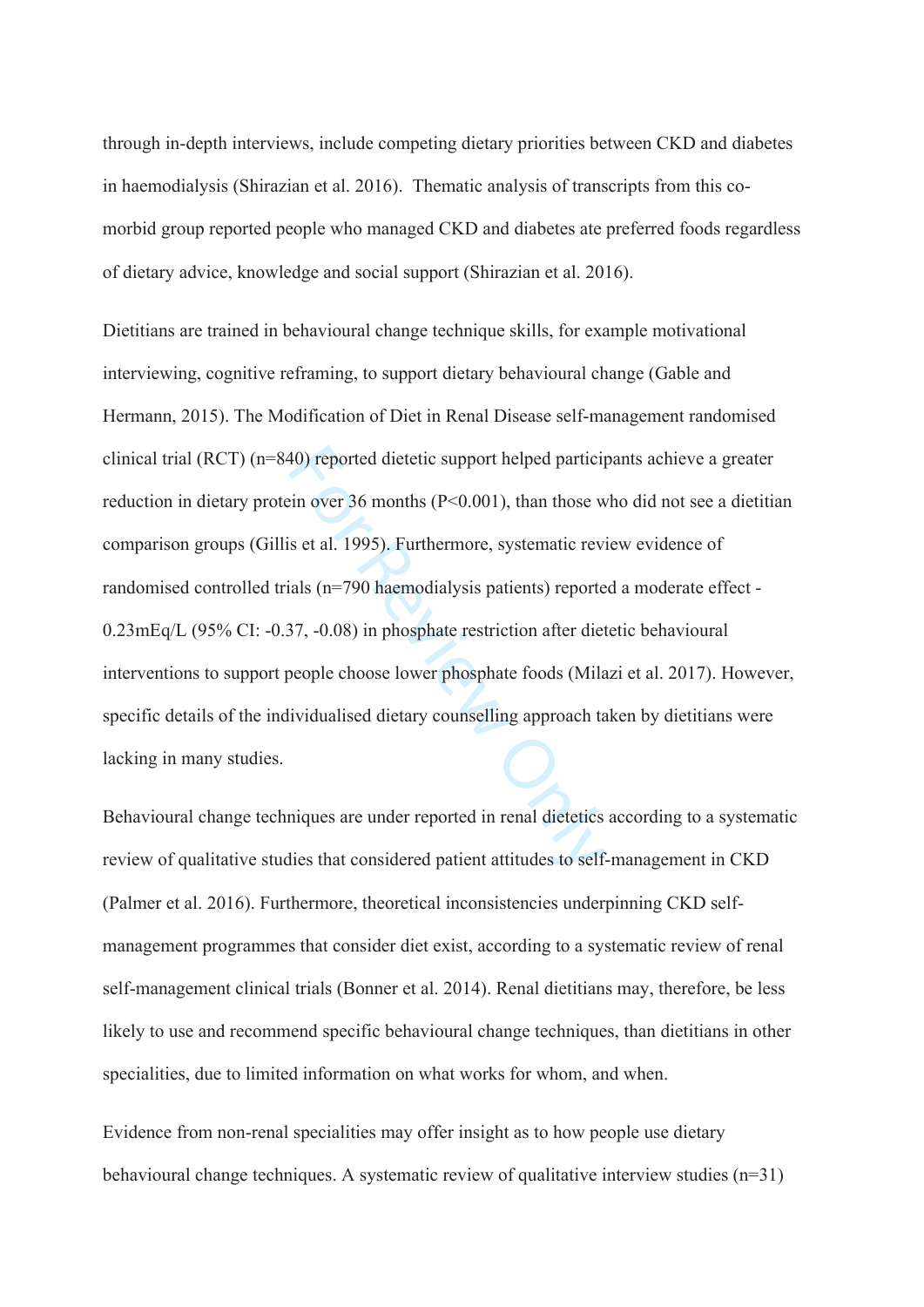mapped over 1,000 individuals' weight loss behaviour against behavioural change taxonomy to identify successful self-directed weight loss strategies (Greaves et al. 2017). Selfmonitoring, restrictions, scheduling and professional support were common techniques used to reduce body weight. Reframing and self-experimentation were two new self-directed techniques identified through thematic analysis (Greaves et al. 2017). Further evidence that peer and professional support is successful in facilitating change was reported in the Oxford Food and Activity Behaviors (OxFAB) taxonomy. This classified cognitive and behavioral strategies used by individuals during weight management attempts (Hartmann-Boyce et al. 2016), and included distraction, impulse management and restraint as other strategies from the 23 domains identified.

Maas during weight management and restraint and<br>action, impulse management and restraint and<br>1.<br>w using RCT evidence showed a significant<br>tients who used behavioural change technic<br>ard Mean Difference (SMD) -1.47kg, 95%<br>Th Another systematic review using RCT evidence showed a significant (P<0.001) reduction in body weight for obese patients who used behavioural change techniques, compared with those who did not (Standard Mean Difference (SMD) -1.47kg, 95% CI: −2.05, −0.88) (Armstrong et al. 2011). The review identified motivational interviewing was associated with a greater reduction in body mass compared to controls (SMD -0.51kg [95% CI -1.04, 0.01]) (Armstrong et al. 2011). Besides this empirical evidence in weight management, qualitative data on self-directed behavioural change techniques in other chronic conditions, such as coeliac disease, identified conscious decision making to regulate oral intake of gluten by positive self-talk and restriction of pre-specified foods, helped improve bowel function and reduce constipation (Rose and Howard, 2014). However, specific details of the individualised dietary counselling approach taken by dietitians were lacking in many studies. Furthermore, current studies underreport successful behavioural strategies and counselling techniques used to restrict dietary potassium.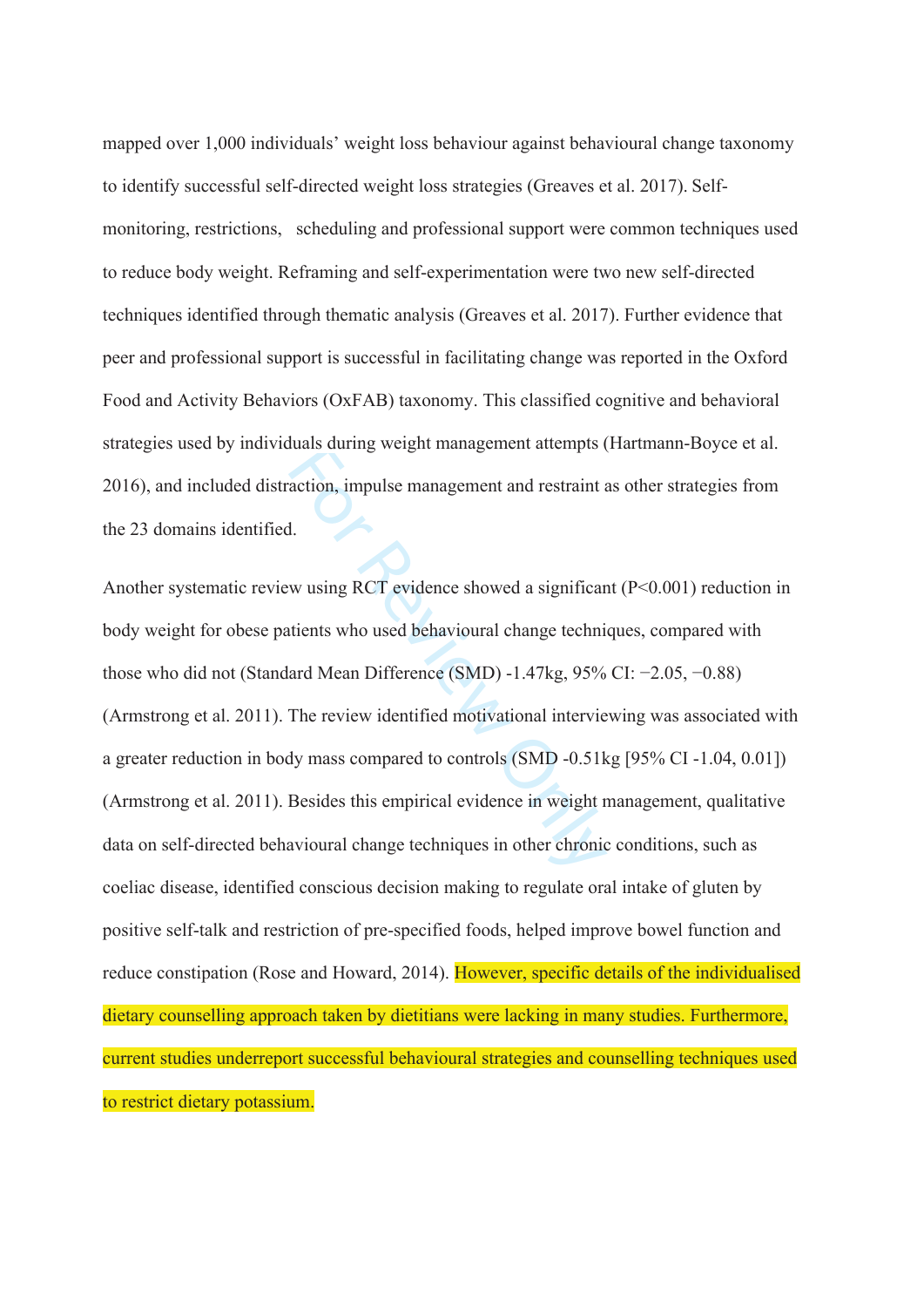Dietary restriction to prevent CKD disease complications may be particularly challenging as there are less immediate and identifiable symptoms seen because of non-adherence (Gillis et al. 1995). It is imperative, therefore, that individuals with CKD use effective selfmanagement strategies to maximise their chances of success in adhering to dietary restrictions, in the absence of symptoms, to manage CKD mortality risk associated with dietary potassium intake (Morris et al. 2019).

The objective was to explore the experience of individuals who self-manage dietary potassium restrictions and identify successful strategies to inform behaviour change practice in dietetic consultations.

#### **Materials and methods**

*[Anonymised for peer review]* granted ethical approval.

lore the experience of individuals who self-<br>
d identify successful strategies to inform be<br>
view granted ethical approval.<br>
<br>
wiew granted ethical approval.<br>
<br>
<br>
<br>
Similarly provals are experiences of living with dietary For our ontological perspective, we took a constructivist paradigm (Guba and Lincoln 2005) to guide this study. Taking this perspective assumed that participants constructed their own reality of understanding and knowledge of living with dietary potassium restrictions through implementing dietary advice and reflecting on these experiences. Our epistemology was interpretivist, whereby social constructions are best captured and understood through dialogue between the renal dietitian (the observer) and the person with CKD (the observed) according to Guba and Lincoln (2005).

Purposeful sampling was used to recruit individuals undergoing haemodialysis as a per patient and public involvement exercise undertaken prior to this study (*Anonymised for peer review)*. Inclusion criteria was over 18 years old, prescribed a renal diet, and able to converse in English. Recruitment posters were displayed in the renal outpatient department and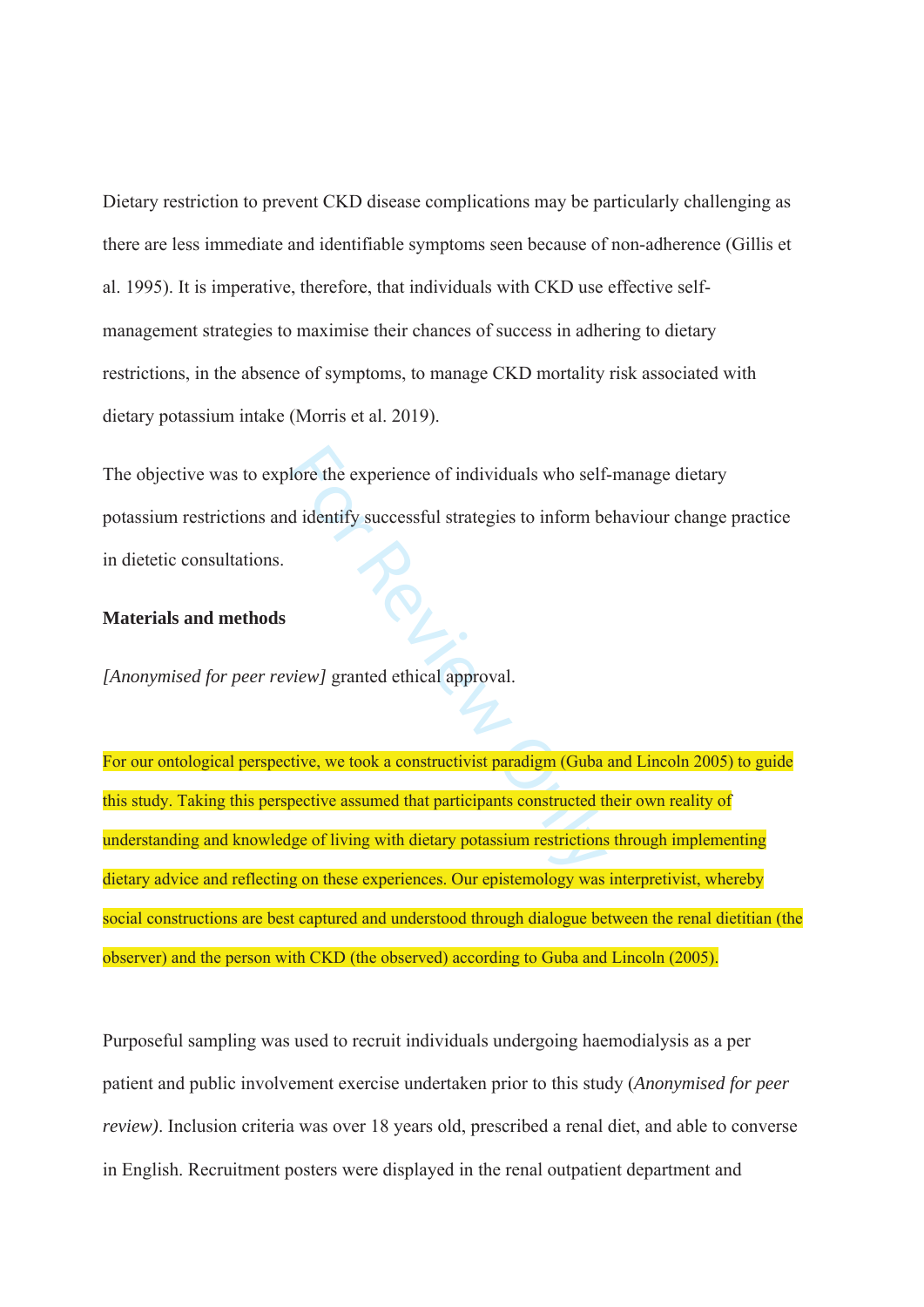explained the purpose of the study. Patients were asked to contact the lead researcher *[Anonymised for peer review]* for further details. Dietetic records were reviewed at this preliminary stage to ensure the researcher had not provided dietetic services to any participants, to help reduce social desirability bias. Patients were then invited to opt-in to the study by completing the consent form and returning it to the researcher to arrange a convenient time and date for the interviews in the renal outpatient department.

to withdraw at any time with no explanation<br>
blained to participants. Interviews were recevaled was used to ensure that relevant topics<br>
condition of the interview guide.<br>
Constants piloted the interview guide.<br>
Constants Semi-structured interviews were conducted face-to-face in the outpatient department. Anonymity and the right to withdraw at any time with no explanation, and without affecting the dietetic care were explained to participants. Interviews were recorded on an audio-digital recorder. An interview guide was used to ensure that relevant topics to meet the aim of the study were covered. Two participants piloted the interview guide. Open-ended questions were asked to prompt discussion and included: "Tell me about the experiences of following dietary restrictions"; "How have you made changes to your usual diet to follow dietary restrictions"; "Why did you take this particular approach?" Follow-up questions were asked such as "Which part of changing your behaviour was easier/ more difficult for you?" to explore topics further.

The researcher reflected on their role as clinician-researcher to help reduce any over influence of personal and professional status on data collection and analyses.

The lead researcher transcribed interview data verbatim. NVivo 10 software (QSR International Pty Ltd 2012) was used to provide a method of data management. Data was analysed using thematic analysis following the method of **Braun and Clarke** (2006). Passages, phrases or words were coded according to subject matter in line with the study's aims across the entire data set. Codes were collated into sub themes and themes. Analysis was conducted by *[Anonymised for peer review]*, with emergent themes verified by other members of the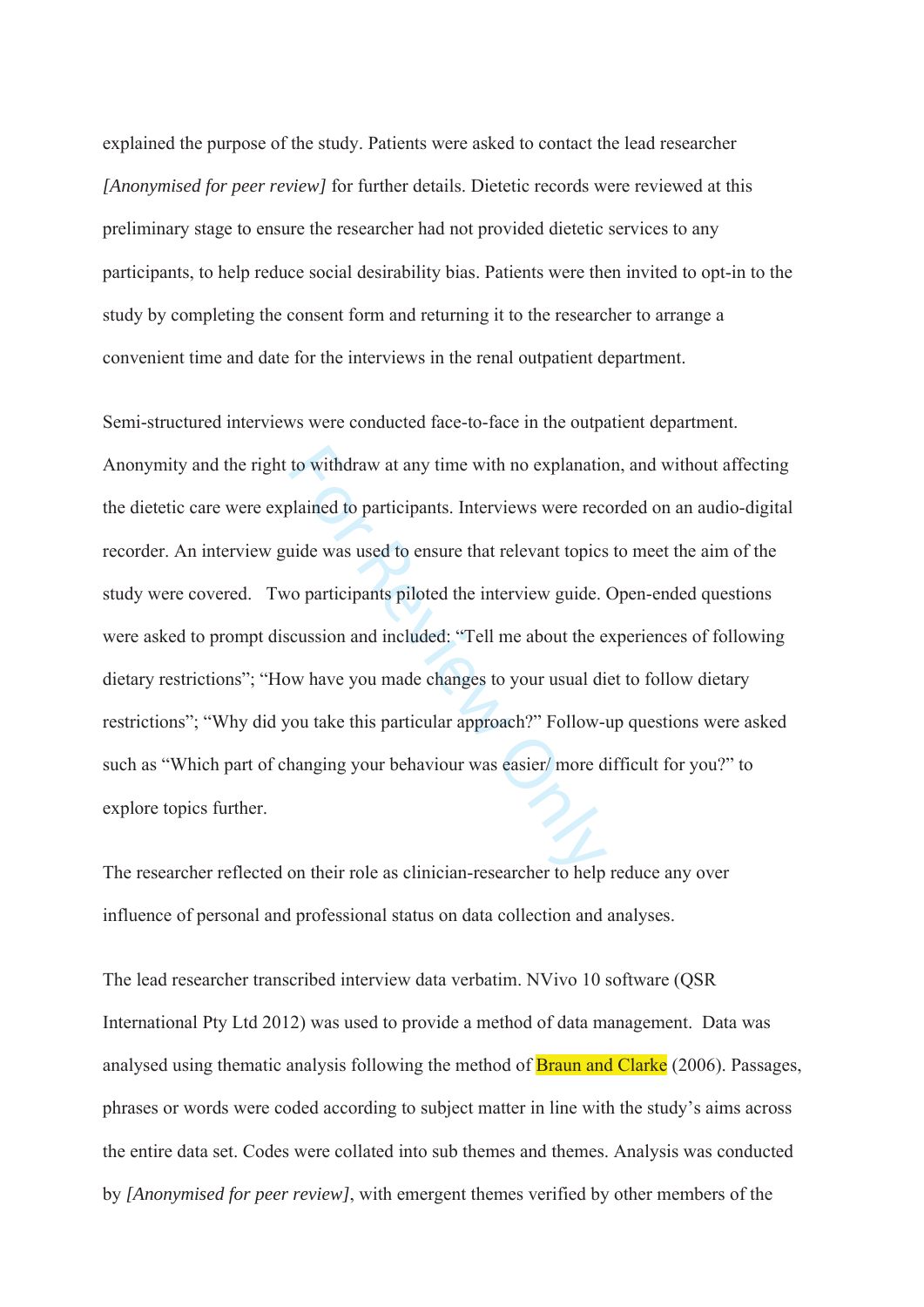research team. The final stage involved extracting vivid examples from the data to verify each emerging theme. Member checking was undertaken where participants reviewed the themes and subthemes for accuracy of experience representation.

# **Results**

me on dietary potassium restrictions was 5.<br> **Exabrican terms and behaviour strategies use**<br> **Interior (Anonymised for peer review)**<br> **Integrals in the presented experiences of low potass**<br> **Proper review)**<br> **Property in t** Thirty-nine adults expressed an interest in participation. Five did not proceed to interview due to other time commitments  $(n=3)$  and inpatient admission  $(n=2)$ . Thirty-four White British adults (19 women, 15 men) with CKD took part (Table 1). The mean age was  $66.7\pm 10.9$ years and the length of time on dietary potassium restrictions was  $5.2\pm1.8$  years. Our previous study reported cultural themes and behaviour strategies used by a more representative local population (*Anonymised for peer review*)

# **Table 1: Participant demographics**

#### **[INSERT]**

Three themes emerged which represented experiences of low potassium dietary selfmanagement.

These themes are described in further detail here. Participant (P) names are represented by numbers (1-34) to ensure confidentiality. Verbatim quotes illustrate the themes. In-text quotes are used to enrich descriptions.

# **'Differing opinions on food'**

This theme is about contrasting opinions that participants 'may, or may not love that food' (P31) that needs restricting. The emotive language used by participants to describe foods reflected how important certain items were to them. The '*foods I love'* subtheme reflected participants' enjoyment of a food, with participants naming a preferred food to eat, which they termed a 'favourite food' (P4). These foods were a 'positive influence' and made them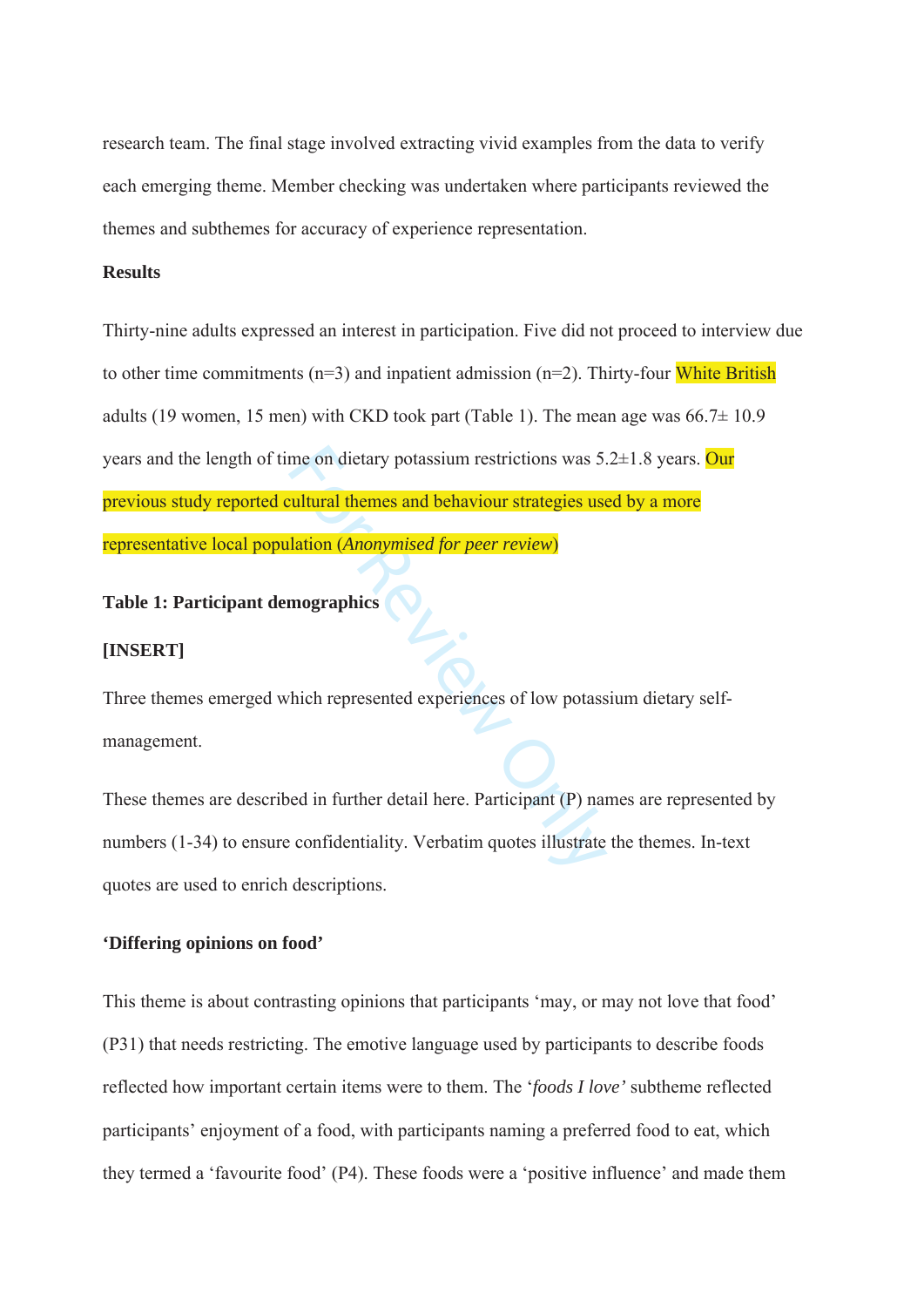'feel good about myself' (P6), through the taste, smell, and emotions associated with eating certain foods. It was participants 'built in passion for food' (P5) which resulted in a 'favourite food that I can't live without' (P2).

The contrasting '*can't stand that'* subtheme reflects how people did not have preferences for recommended restricted foods. These foods were described negatively and in some instance as 'unappealing' (P5); where foods were not liked, then restrictions were perceived as having little or no impact on lifestyles.

"I didn't like most of those foods in your low potassium diet sheet so it was very easy for me to cut out, but if you had my favourite on there, well that would be a challenge  $" (P11)$ 

# **'Food generates positive emotions'**

It of those foods in your low potassium diet<br>but if you had my favourite on there, well<br>but if you had my favourite on there, well<br>review on the emotions'<br>pecific meaning that certain foods have for<br>to certain foods I love This theme is about the specific meaning that certain foods have for participants. Individuals reported being 'attached to certain foods I love' (P8) with two distinct subthemes: a physiological value and an emotional value to foods described. The subtheme *'salivated at the thought'* centres on food taste, smell and texture stimuli widely reported as reasons for choosing certain foods. Sweet and salty foods were widely reported as having a 'physical attachment too' (P6) and numerous participants 'salivated at the thought of a tasty favourite food' (P13). Non-alcoholic bitter and sweet beverages, such as coffee and hot chocolate, were distinct flavours also reported.

The '*certain foods stir emotions'* subtheme represents the emotional meaning that certain foods had to participants. Various reasons, along a continuum from positive, to less positive experiences, were narrated around particular memories of childhood and family experiences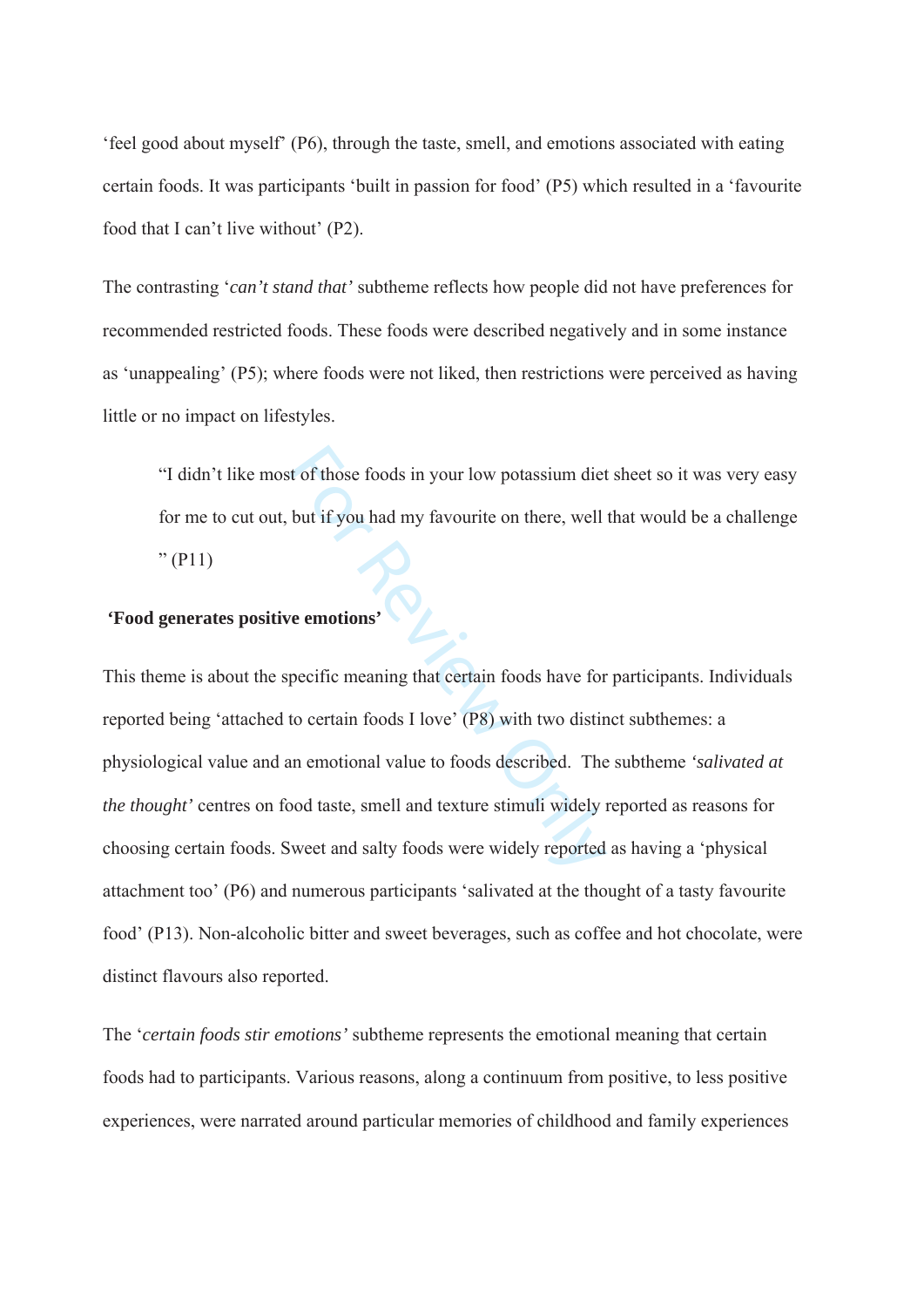involving food. The experiences told were of positive and happy times for these participants. Positive attachments were narrated around enjoyment with family and friends in childhood.

"That low potassium diet came very hard; because as far back as I can remember I had a banana for my breakfast, as I never ate cereals. When I was about six my father on a Saturday used to take me to the fruit wholesale market for his fruit and vegetable shop, which I loved. The fella in the banana room used to give me a handful of bananas every Saturday at the market. I went through those bananas with sheer joy"

(P4)

# **'Doing what works'**

Example 18 and the strategies that participants developed their lifestyles: by 'doing what works' (P15) dge over' represents how people actively so ty of dietary restrictions, which inform 'die restrict high potassium item This theme centres on the bespoke strategies that participants developed to incorporate dietary restrictions into their lifestyles: by 'doing what works' (P15) for them. The sub-theme '*Transferring the knowledge over'* represents how people actively sought out education to understand the complexity of dietary restrictions, which inform 'dietary knowledge' (P18). Participants were able to restrict high potassium items in their diet, as they understood the rationale for advice, together with verbal and written nutritional knowledge obtained from dietitians, helped facilitated behaviour change.

Participants reflected on, and revisited techniques they had learnt to change previous nondietary related behaviour, to inform their knowledge in renal self-management, for example, smoking cessation. This helped them 'transferring the knowledge over' (P8) from previous experiences. For example, managing nicotine cravings when participants stopped smoking helped them restrict favourite foods.

"I just stopped coffee which I loved. I miss it and got withdrawal symptoms. No it was like when I smoked. I stopped and that was it. I got up one morning and thought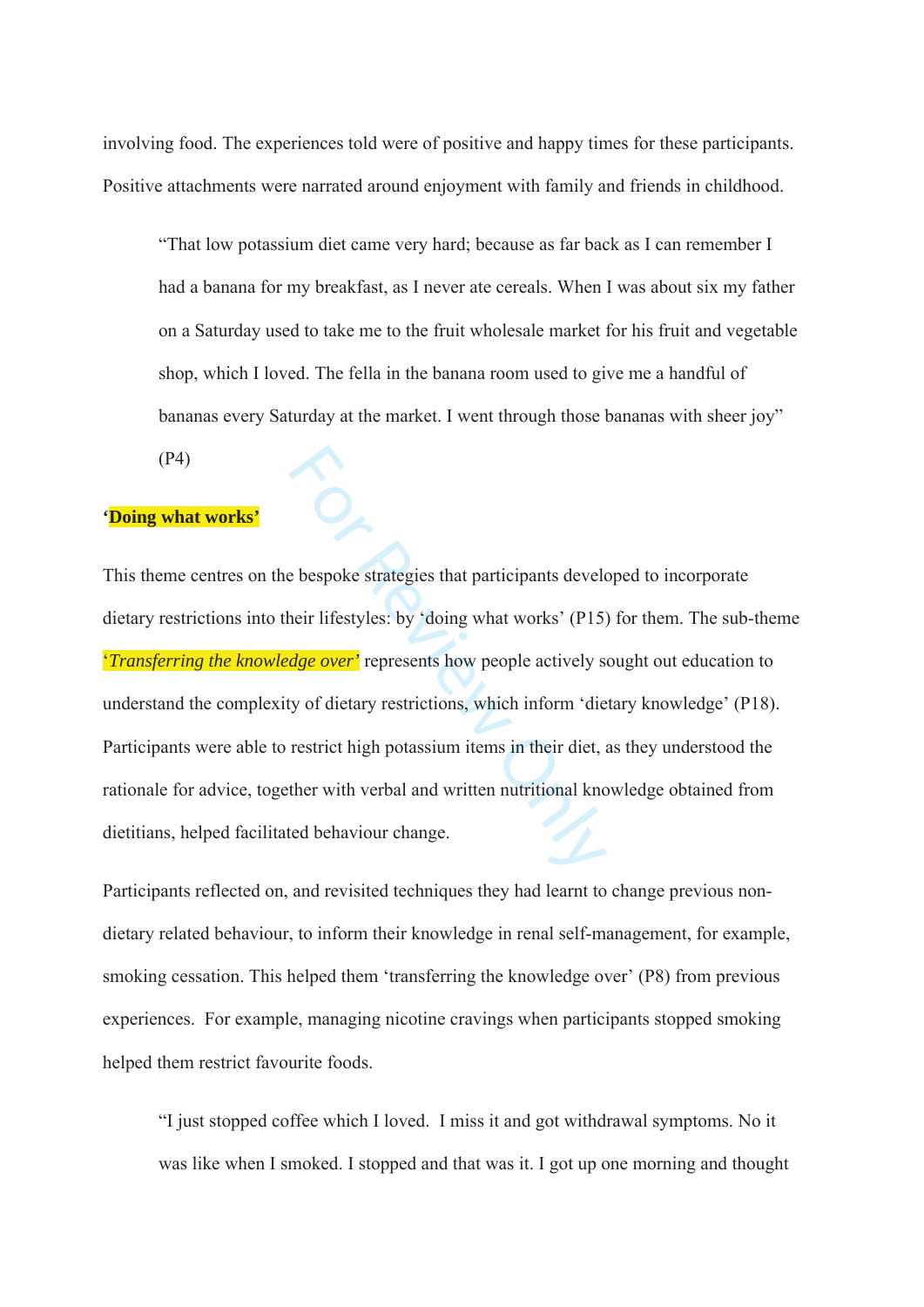"err" and put it out and never had cravings, so I knew I could do that potassium diet" (P5)

**'***You need to decide what you want'* subtheme depicts decisional balance techniques with comparison of different outcomes. Participants described how negative caveats associated with dietary advice, such as risk of a heart attack around the consequences of non-compliance to low potassium, informed behaviour. Conversely, participants considered the advantages of not following a potassium restriction, such as 'being able to eat your normal diet' (P6), and 'favourite foods could be eaten' (P12) and 'you can keep socialising with less stress' (P9). These cognitive processes facilitated the participants to decide if they want to change their habitual diet by choosing alternative lower potassium content meals.

Exercise the participants to decide if the satellitated the participants to decide if the satellitated the participants to decide if the satellitated the participants to decide if the satellitated by a squite helpful in m "It's fear …fear is quite helpful in motivating you to change…particularly with potassium as there are no warning signs...everything else you can judge... with potassium, you fancy one of your favourite chocolates and think "do I really want to risk a heart attack?" (P9)

"Well I loved fresh orange juice. That was the hardest thing for me to change. When I was told I had to cut it down, I said, "You must be joking". But when I thought about it and the effect of that potassium in my body... well I just weighed up the pluses and minuses, and soon got used to it" (P15)

focused on the 'bright side' (P1) to remind themselves of the reasons for not eating certain foods. This technique provided self-encouragement and reassurance that 'I'm doing the right thing' (P14). The subtheme *'Shining a positive light'* is about how people reported continuous self-talk that

"It's like when you start learning and you do things… "Can I do it yeah…? I can". Start encouraging yourself …"yeah I can do that" (P12).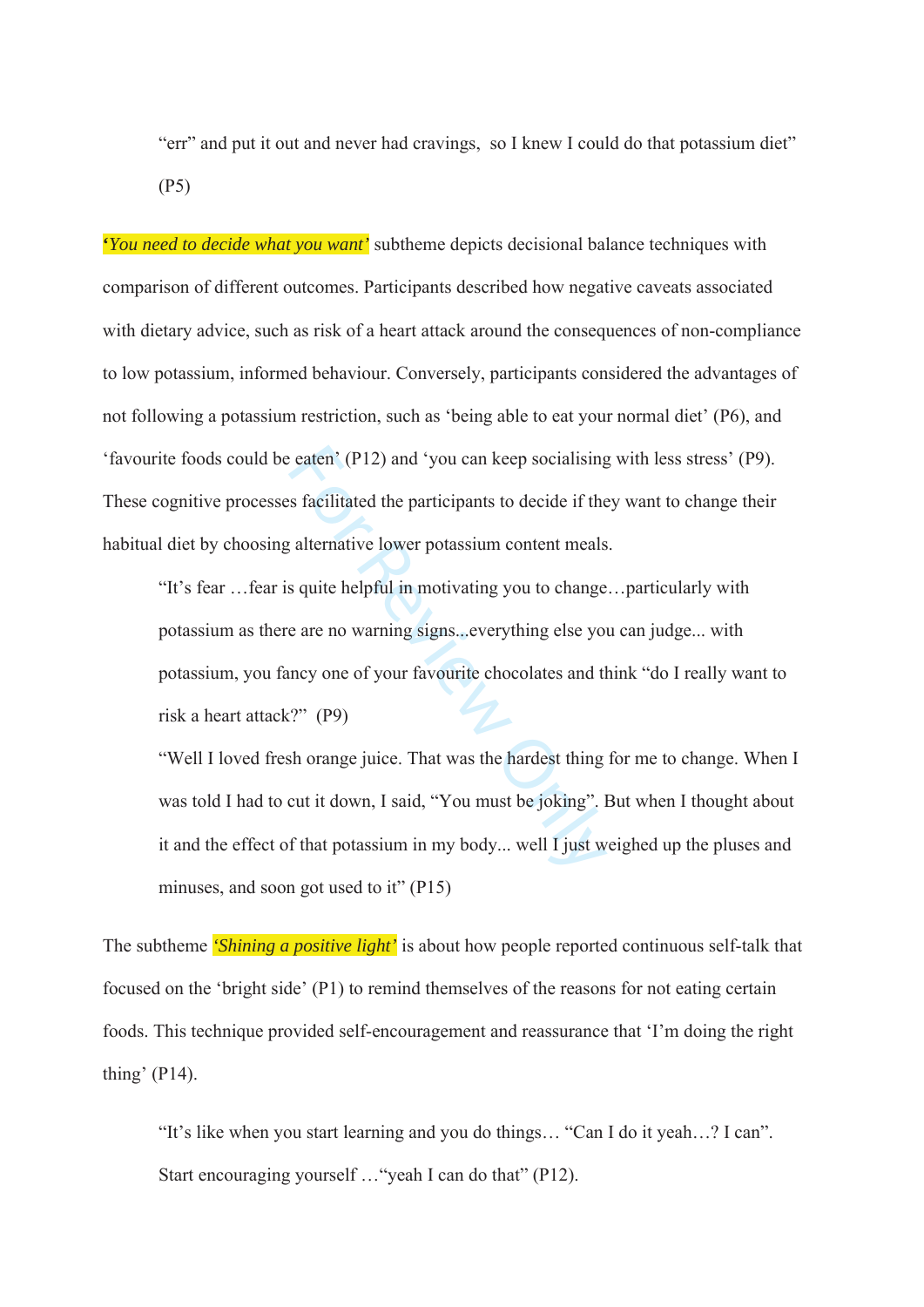Individuals described how they thought about the suggested dietary recommendations alongside their reason for liking a favourite food with a 'positive attitude' (P9). They identified that the basis for liking a food was 'quite irrational' (P13) and that 'shining a positive light on the situation' (P4) helped. Positive experience outcomes were described, such as 'taking away the guilt' (P16) and 'I feel better now I've cut down' (P2).

"I struggled for a long time with chocolate. That is my favourite you know I absolutely love the stuff. When they said that I had to restrict it – well to be honest it was a relief actually. It took away all that guilt I had after eating it. So yeah, my kidney problems did me a favour in a weird sort of way... a change for the good" (P10)

Ily. It took away all that guilt I had after ea<br>did me a favour in a weird sort of way... a<br>subtheme is about people obtaining motive<br>ges around food they found challenging to r<br>inty' (P16) were described around choosin<br>ac **'***She kept it all about me'* subtheme is about people obtaining motivational support to help them make dietary changes around food they found challenging to restrict. Feelings of 'doubt' (P8) and 'uncertainty' (P16) were described around choosing foods lower in potassium. Support was actively sought from family, friends and dietitians to help motivate and encourage with dietary challenges. Face-to-face support was favoured over on-line groups.

"But you still have some doubts at the back of your head and if you do not get encouraged …it is when you are knocked back. But my mum, well she's been amazing, encouraging me with my diet at just the right time" (P14).

"The dietitian was fantastic; she kept it all about me and my diet. I tried online support but it wasn't for me, and I struggled on my own" (P9).

*'I'm allowed anything mentally'* subtheme represents how paradoxical thinking helped participants make dietary changes. Participants told themselves that they could eat any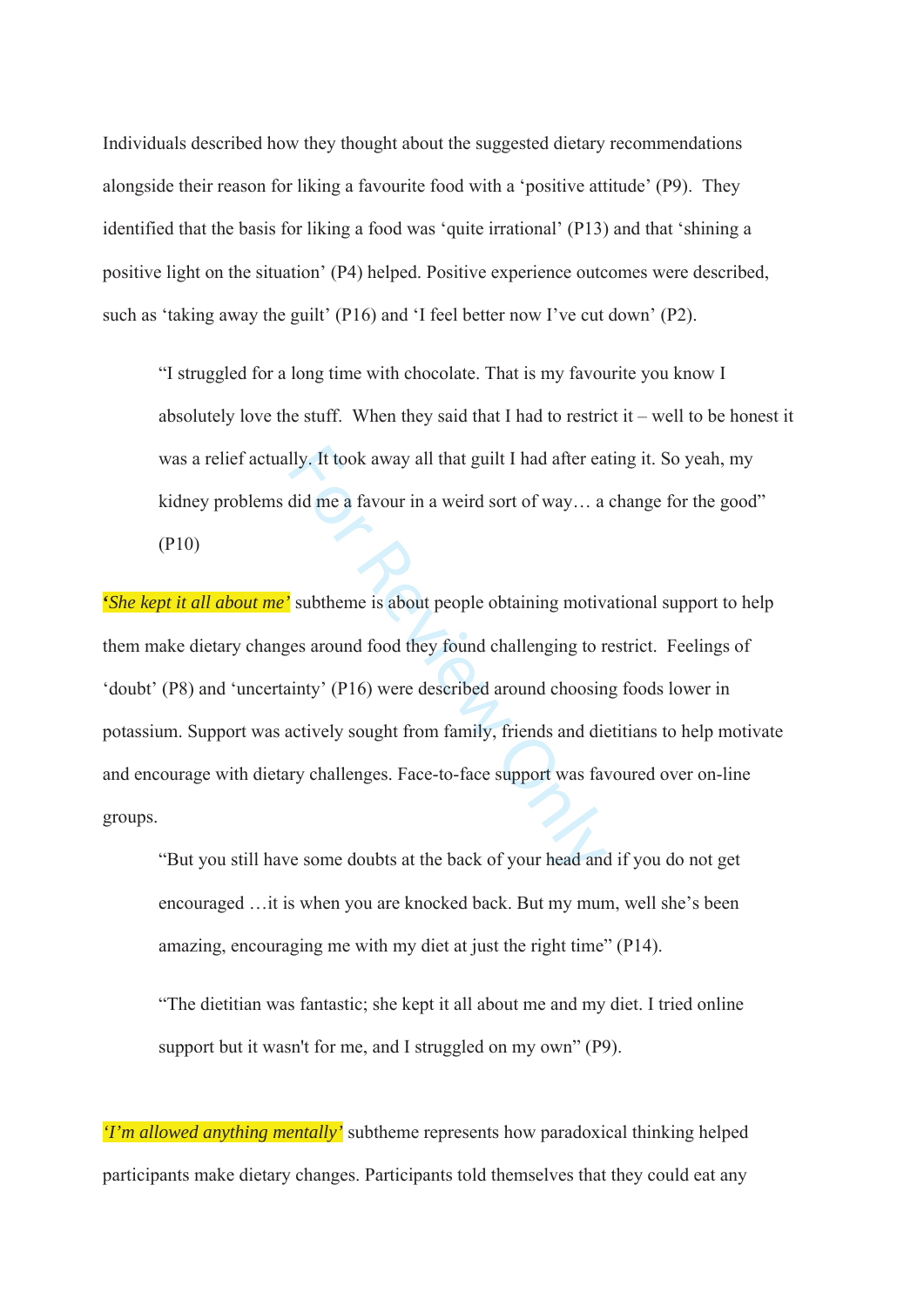'desired favourite food', and also acknowledging that they could not, as it would cause their serum potassium levels to rise. Individuals told themselves they could have the 'forbidden banana fruit' (P6) as there were 'no diet rules, in theory' (P2). Participants said this strategy allowed people too metaphorically 'choose items if I wanted too' (P17) which helped them take 'ownership of my diet cause in theory I can eat what I like' (P28).

as my special thing at grans. So then, I were<br>s in my diet "you can't have it" then "have<br>that makes sense" (P11).<br>as you see food as poison and you go neuro<br>iet, it scares you. In the end I said "this is ri<br>"" and that r "They gave me leaflets and when I started to read them, I was like…. "How the hell am I going to manage this?" I thought I would never manage it. I loved cheese and cheese on toast was my special thing at grans. So then, I went on to what I called my own diet. If I says in my diet "you can't have it" then "have it". You don't actually have it though; if that makes sense" (P11).

"I stopped eating as you see food as poison and you go neurotic. When you first get your potassium diet, it scares you. In the end I said "this is ridiculous, I'm allowed anything mentally" and that really worked" (P1)

#### **Discussion**

We investigated the self-directed cognitive and behavioural strategies people with ESRF employ to follow low potassium advice by taking a constructivist paradigm and using semistructured interviews. Three themes were identified using thematic analysis: 'Differing opinions of food' 'Food generates positive emotions'; and 'Doing what works'.

A constructivist paradigm allowed us to capture multiple experiences on self-managing dietary potassium in society. All three themes suggested multiple realities of low potassium dietary advice; however, the 'Differing opinions of food' and 'Foods generate positive emotions' themes clearly demonstrated that the social, physical and cultural environments around food might have informed participants' dietary related behaviour. Childhood memories around food appear to have influenced certain peoples' physical and emotional reactions to dietary restrictions in adulthood. For example,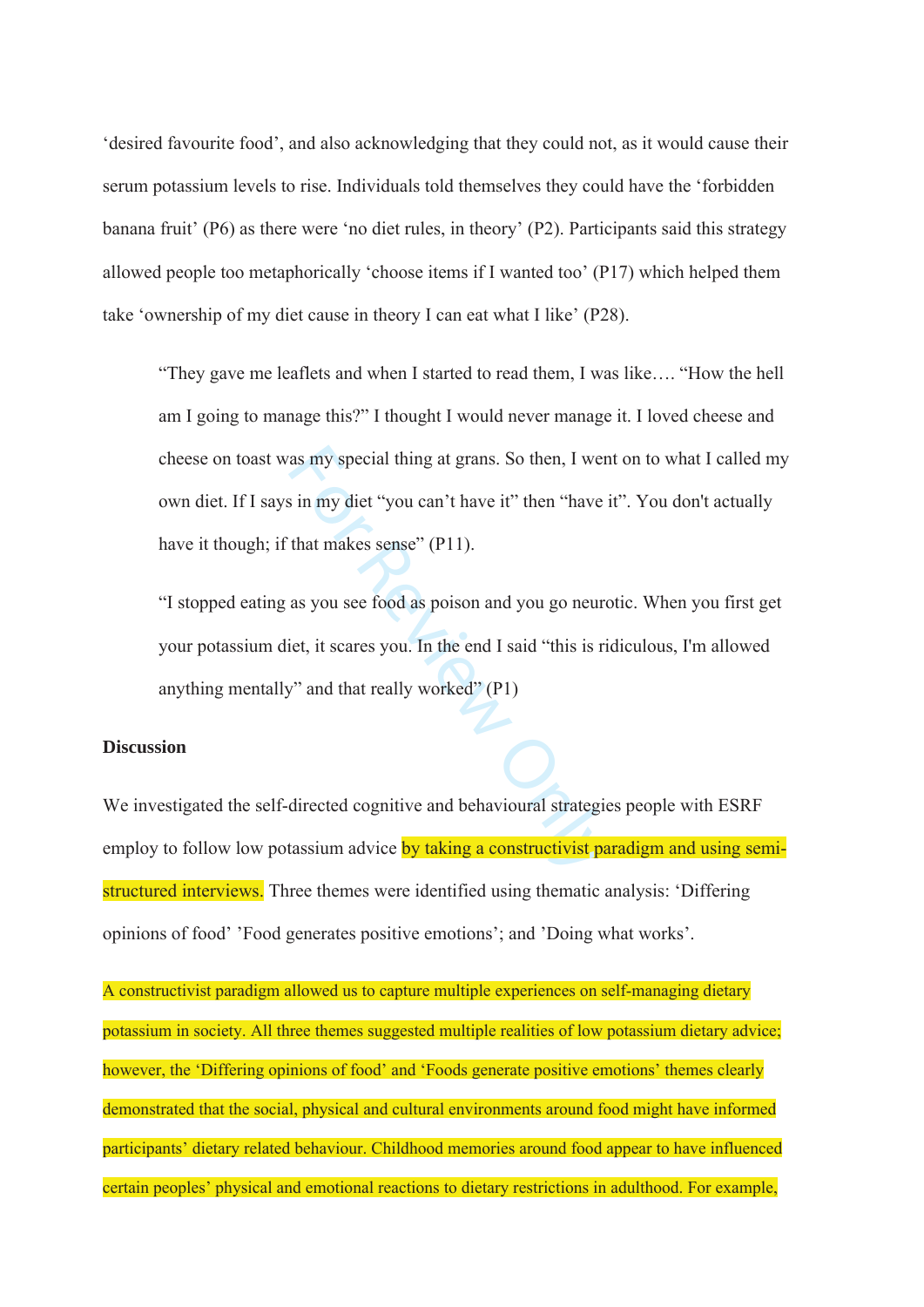participants found restrictions challenging which involved their favourite foods such as participant 4 who associated his love of bananas with his childhood family and participant 11 who associated positive emotions around favourite foods and visits to family. These realities of past experiences determined how people in our study dealt with the dietary advice given. Similarities have been found in other areas, with cohort studies showing a significant association between adult overeating and reported negative childhood food experiences ( *r* s=0.183, P<0.005) (Brunstrom et al. 2005). Systematic review evidence has shown that overcoming these inherent dietary behaviours can be helped with individualised dietary counselling using cognitive interventions, and patient led discussions allowed people to self-manage unhelpful thoughts around food choice according to a systematic review on obesity related eating behaviours (O'Reilly et al. 2014).

to self-manage unhelpful thoughts around footny related eating behaviours (O'Reilly et al. 20)<br>ies described in this study of adults (mean<br>ing haemodialysis for 3.4 years  $(\pm 2.7)$  are i<br>bed in Michie et al.'s Behavioural Self-management strategies described in this study of adults (mean age  $66.7 \pm 10.9$  years) living in the UK undergoing haemodialysis for 3.4 years  $(\pm 2.7)$  are identified as behaviour change techniques described in Michie et al.'s Behavioural Change Taxonomy (2013). Within this Delphi methodology (n= 32 participants) derived framework, there are 93 classifications for individual behaviours, which are grouped into 16 behavioural clusters based on change theory (Michie et al. 2013). We considered the consistency of our findings with these behavioural change techniques and theories.

In the theme 'Doing what works', self-belief is evident in the subtheme '*transferring the knowledge over'*. Participant 5 who restricted coffee using previous behaviour change for cigarette smoking cessation, demonstrated self-efficacy (Focus on Past Success [15.5]). Applying the Theory of Planned Behaviour (Armitage and Conner, 2001) to this subtheme suggests that participants may have had high levels of self-belief in their ability to control their behaviour; which included planning and considering dietary changes, for example, 'purchasing different foods that were acceptable to me and my kidneys' (P4). When people in similar age groups (60-64years) with type 2 diabetes mellitus focused on past successes,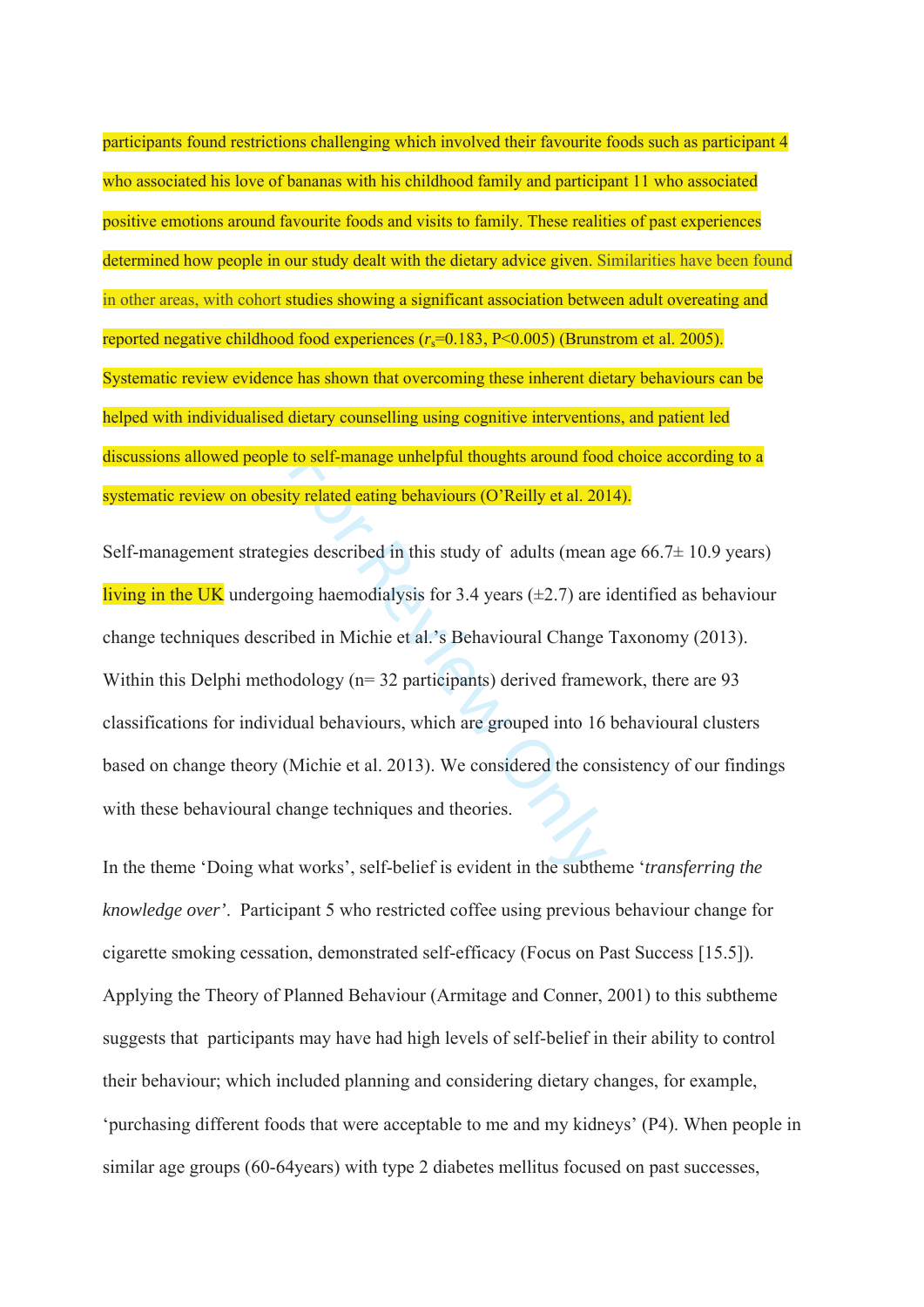physical activity levels increased (standard mean difference (SMD) 1.47 [95% CI 0.91, 2.03]), compared to those who did not use this technique (SMD 0.48 [95% CI 0.28; 0.69]) (Avery et al. 2015). Significant subgroup analysis effect size between both groups of people was reported (Q 10.72, P=0.001). However, there is uncertainty around this technique for facilitating change given the wide confidence intervals, and the lower confidence interval is <1.00, in the group that used self-belief (Avery et al. 2015).

Examples and conservations (9.2)), for examples and conserved conserved conserved and decided the advantages or their favourite food. People without CKI food choice behaviour to increase fruit and ods in iron deficiency an The subtheme '*You need to decide what you want'* describes a decisional balance technique (Comparison of Outcomes cluster 13: pros and cons [9.2]), for example, participant 15 considered the pros and cons of change and decided the advantages of the health benefits outweighed preference for their favourite food. People without CKD, who used this cognitive technique changed their food choice behaviour to increase fruit and vegetable (de Menzes et al. 2018) and iron rich foods in iron deficiency anaemia (Ibrahum et al. 2017). These are consistent findings within this subtheme and are identified as part of bespoke strategies in other subthemes, for example, 'shining *a positive light'*.

The subtheme '*shining a positive light'* suggests behavioural techniques of Natural Consequences (cluster 7); Comparison of Outcomes (cluster 13) and Regulation (cluster 16) may have helped participants deal with conflict and resolution between their favourite foods and renal dietary restrictions. The Natural Consequences cluster is reflective of the consequences driving behaviour to restrict dietary potassium. For example, the consequence of declining renal function led participants to restrict potassium rich chocolates, as did the resulting feelings of guilt that accompanied eating something that was forbidden. Although in many studies around weight control, forbidding foods actually increases desirability and consumption (Jansen et al. 2007) so perhaps different factors are at play in those with CKD. Where the comparison of perhaps the more seriously perceived outcomes (cluster 13; pros and cons [9.2]) of deteriorating renal function outweighed the pleasure of eating a favourite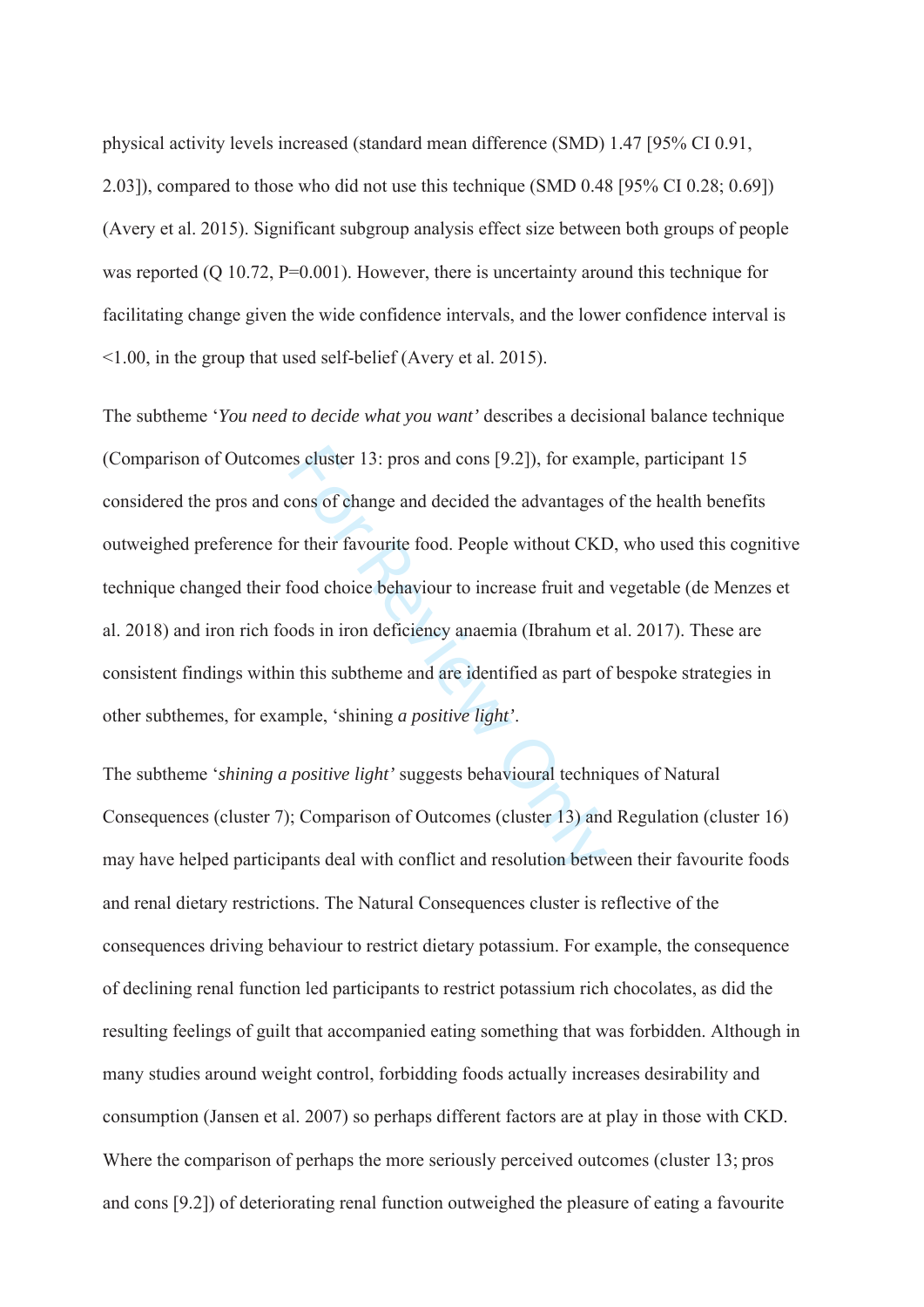foods. People using self-management strategies for weight control identified regulation of behaviour through pre-specified food avoidance helped weight control (Hartmann-Boyce et al. 2016), which implies this technique may be useful across different conditions and dietary intakes.

This subtheme also suggests self-talk [15.4], as reported by participants 9, 12, 16, 31 and 7, facilitates behavioural change. Further evidence for the effect of this technique is seen in dietary management of heart failure in CKD. Positive self-talk was undertaken to increase self-care confidence such as restricting dietary sodium (P<0.0001) (Riegel et al. 2009). However, heart failure patients used goal setting as part of their self-management plans, which in our study, was not reported. One suggestion is that participants recalled their own self-directed techniques to change behaviour as they have more meaning to them.

as restricting dietary sodium (P<0.0001) (<br>atients used goal setting as part of their self<br>not reported. One suggestion is that partici;<br>co change behaviour as they have more measurement<br>of the title and the title and the In the subtheme '*She kept it all about me'*, social support techniques adds further evidence that face-to-face social support in renal is consistent to face-to-face social support which underpinned successful dietary self-management in other conditions where dietary management is the main non-medical management ( Murray et al. 2009, Williams and Bond, 2010). Family communication and behaviours effected outcomes in ESRF according to a systematic review of cohort studies (Murray et al. 2009). Self-determination theory (Deci and Ryan, 2011) explains ways which family behaviour supported patients to self-manage through motivation (Kwasnicka et al. 2016). Avoiding direct criticism of and supporting dietary food choices are two effective family support behaviours reported in this study. This social support also facilitates behavioural change maintenance (Kwasnicka et al. 2016). Faceto-face support in other chronic conditions, such as coeliac disease, reported higher quality of life scores than those using online support, even for a longer period (72.6 versus 66.7;  $P \le$ 0.0001)( 32) as reported by P9. Study participants may have also used this support against social judgement; a barrier to following low potassium advice in social situations (4), and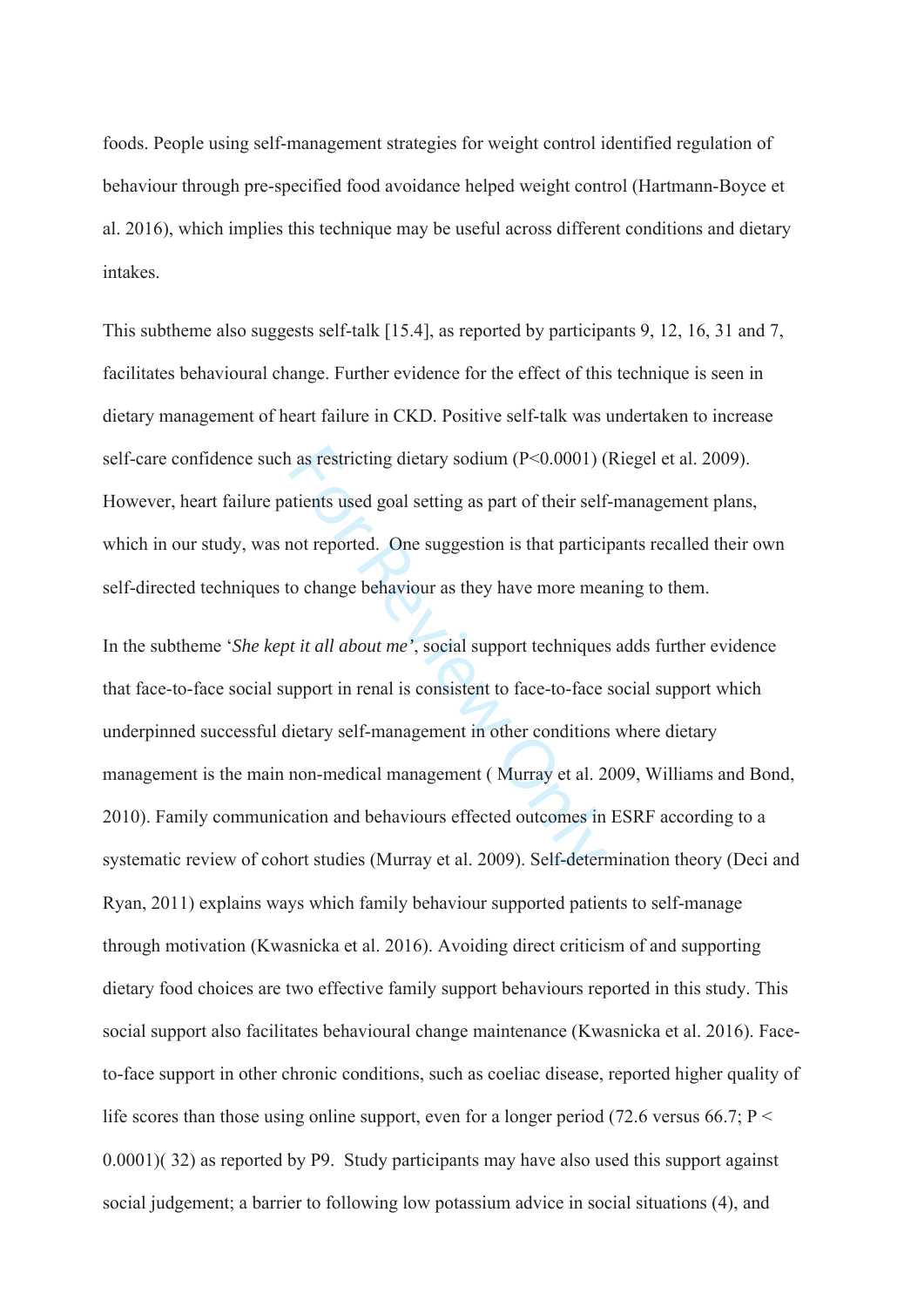may prevent self-management abandonment, seen in weight reduction programmes due to social pressure and perceived judgement (Elfhag and Rössner, 2005).

with high internal locus of control scores (2<br>is, were less likely to adhere to dietary pota<br>ower scores (18.8± 5.3 units) (Gibson et al.<br>f in the importance of other people, such as<br>to restrictions. The mean locus of cont In our study, participants demonstrated an internal locus of control within the subtheme '*I'm allowed anything mentally*' such as participant 28 who 'took ownership of her diet' and participant 17 'who could choose items if they wanted too'; suggesting participants who live with CKD and have self-belief accepted responsibility and could control their dietary potassium intake. However cross-sectional single-point questionnaire data suggested, people  $(n=51,$  age range 25-85) with high internal locus of control scores  $(23.2 \pm 5.7)$ units) undergoing haemodialysis, were less likely to adhere to dietary potassium restrictions compared to those with lower scores  $(18.8 \pm 5.3 \text{units})$  (Gibson et al. 2016). People who adhered had greater belief in the importance of other people, such as renal dietitians, than those who did not adhere to restrictions. The mean locus of control scores, however, overlap between groups indicating people in both groups may have had similar high levels of internal control. Further supporting evidence, for example, from RCTs by Howren et al (2016) and Rosenbaum et al (1986), supports our interpretation that a higher internal locus of control facilitates behavioural change in that people with higher self-belief and control had better adherence to fluid restrictions, than those with lower internal locus of control scores.

There is evidence in our thematic analysis that themes relate through behavioural change theory; for example, The PRIME Theory of Human Motivation (West and Brown, 2013) offers explanations, within and between, the 'Foods generates positive emotions' and 'Doing what works' themes. Participants in our study demonstrated both reflective and automatic motivation to explain behavioural self-management. For example, within the sub-theme '*salivated at the thought'* of a favourite food, in the theme, 'Food generates positive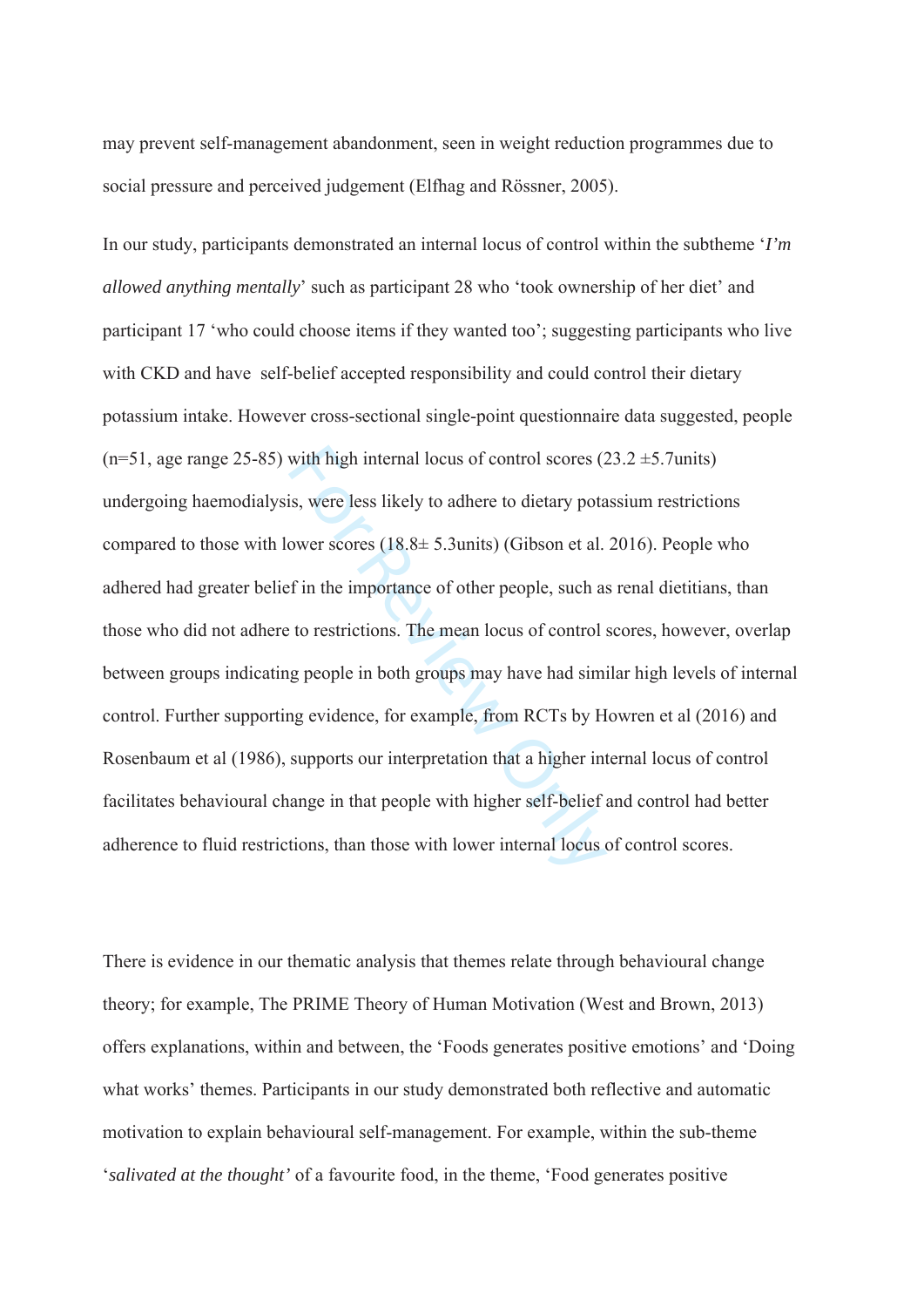emotions'; automatic motivation suggests emotional attachments to the foods promote instinctive behaviour to consume these foods. This motive to consume favourite foods was driven by thoughts that consuming said items recalled associated feelings of anticipated pleasure and satisfaction (West and Brown, 2013). The behaviour is stimulated through memory recall according to PRIME theory, for example, participants 13 who 'salivated at the thought of a tasty favourite food'.

sion making to act in a particular away (We<br>eflected on the consequences to change beh<br>o reduce potassium "You must be joking".<br>"When I thought about it and the effect of th<br>acceptance and behaviour change, as they"<br>gour w Reflective motivation is demonstrated in the 'Doing what works' theme. This motivation involves deliberated decision making to act in a particular away (West and Brown, 2013), for example, participant15 reflected on the consequences to change behaviour; reporting initial shock on being advised to reduce potassium "You must be joking". Personal reflection is implied in the comment "when I thought about it and the effect of that potassium in my body" which resulted in acceptance and behaviour change, as they "soon got used to it".

To increase qualitative rigour we undertook piloting, member checking, reflexivity and peer review of the analysis. The consistency of our results with BCT provided credibility to the study.

However, we did not choose to map data from our initial analysis on to a BCT framework, as this may not have captured all described self-directed behavioural techniques. Undertaking triangulation would have increased rigour further. This qualitative study represents the selfmanagement experiences of 34 White British adults with ESRF on maintenance haemodialysis. It does not represent the experiences of the culturally diverse population under the renal service.

#### **Implications for clinical practice**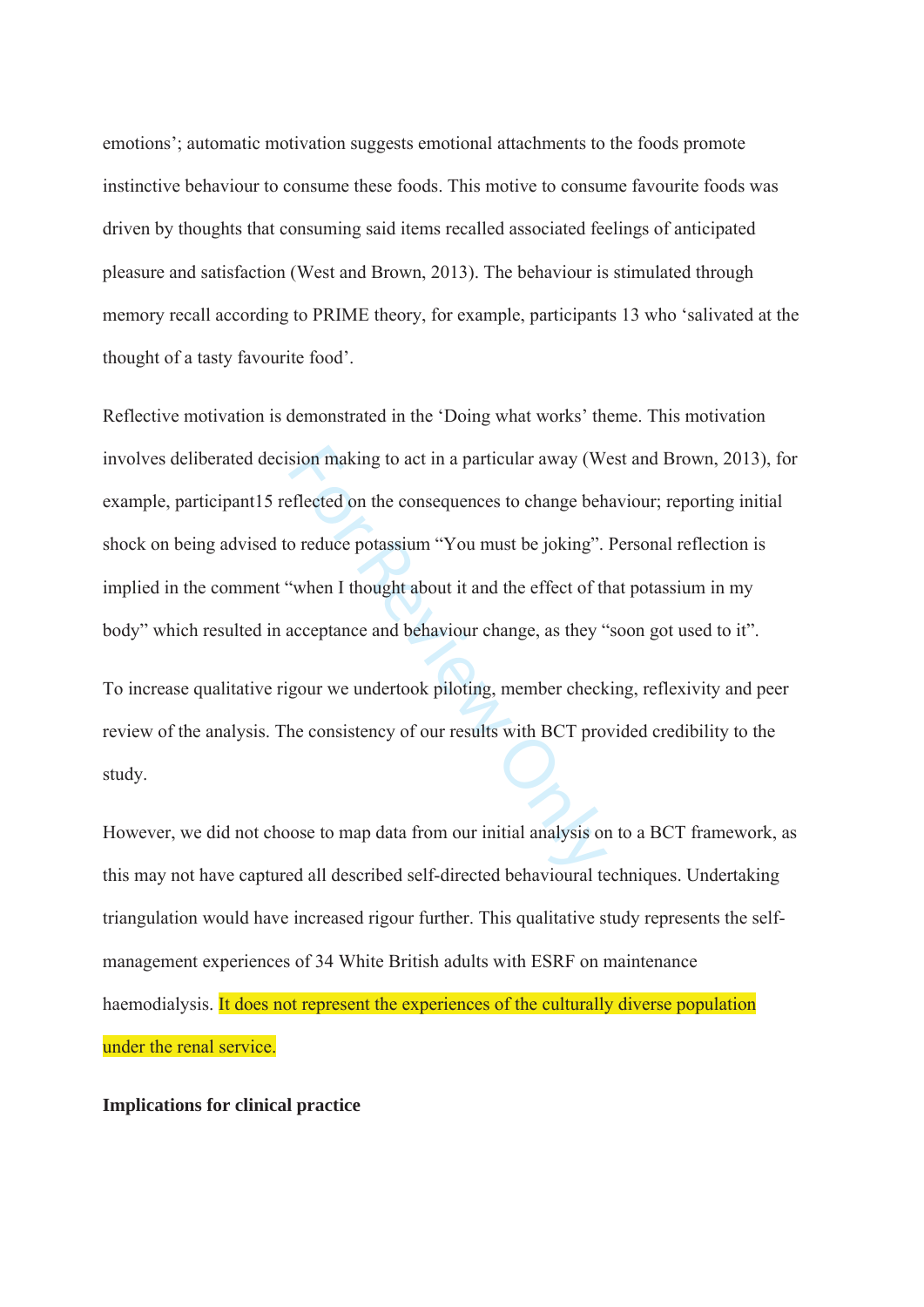Practitioners should recognise and acknowledge that people may develop their own strategies to integrate low potassium advice into their food environments. Accepting that this may involve experimenting with the advice given so their low potassium diet is compatible with their lifestyle (Morris and Lycett, 2019) may be important in maintaining a helpful professional-patient relationship (Morris et al. 2018).

e foods and any meaning attachment to pre<br>ay have. If identified, it may help to move p<br>nd foods, to the present, using techniques l<br>xplaining to individuals the complex reality<br>iood choices for their kidney function may l Recognising individual past experiences with food in renal dietetics may place an important role in dietary adherence. As such, we recommend that practitioners help people identify and understand their favourite foods and any meaning attachment to predict the impact that restricting these foods may have. If identified, it may help to move patients away from memories of childhood and foods, to the present, using techniques like mindful eating (O'Reilly et al. 2014). Explaining to individuals the complex reality of dietary restrictions and possible barriers to food choices for their kidney function may be one support intervention (Morris et al. 2018).

Encouraging social support to help with motivation and self-belief alongside teaching decisional balance may be suitable for some patients who want to self-manage with, or without, ongoing dietetic support. Working through a decisional balance model within a consultation may allow patients to discuss and consider the advantages and disadvantages of following a low potassium diet and helps identify potential conflict with habitual diet. This could be used as an example to work through any ambiguity or conflict identified by the patient, and where guided reflection and discussion may help people identify their own reasons for changing.

# **Conclusion**

People with CKD use bespoke behavioural change techniques to incorporate dietary potassium restrictions into their lifestyles. Realities of experiences around food determined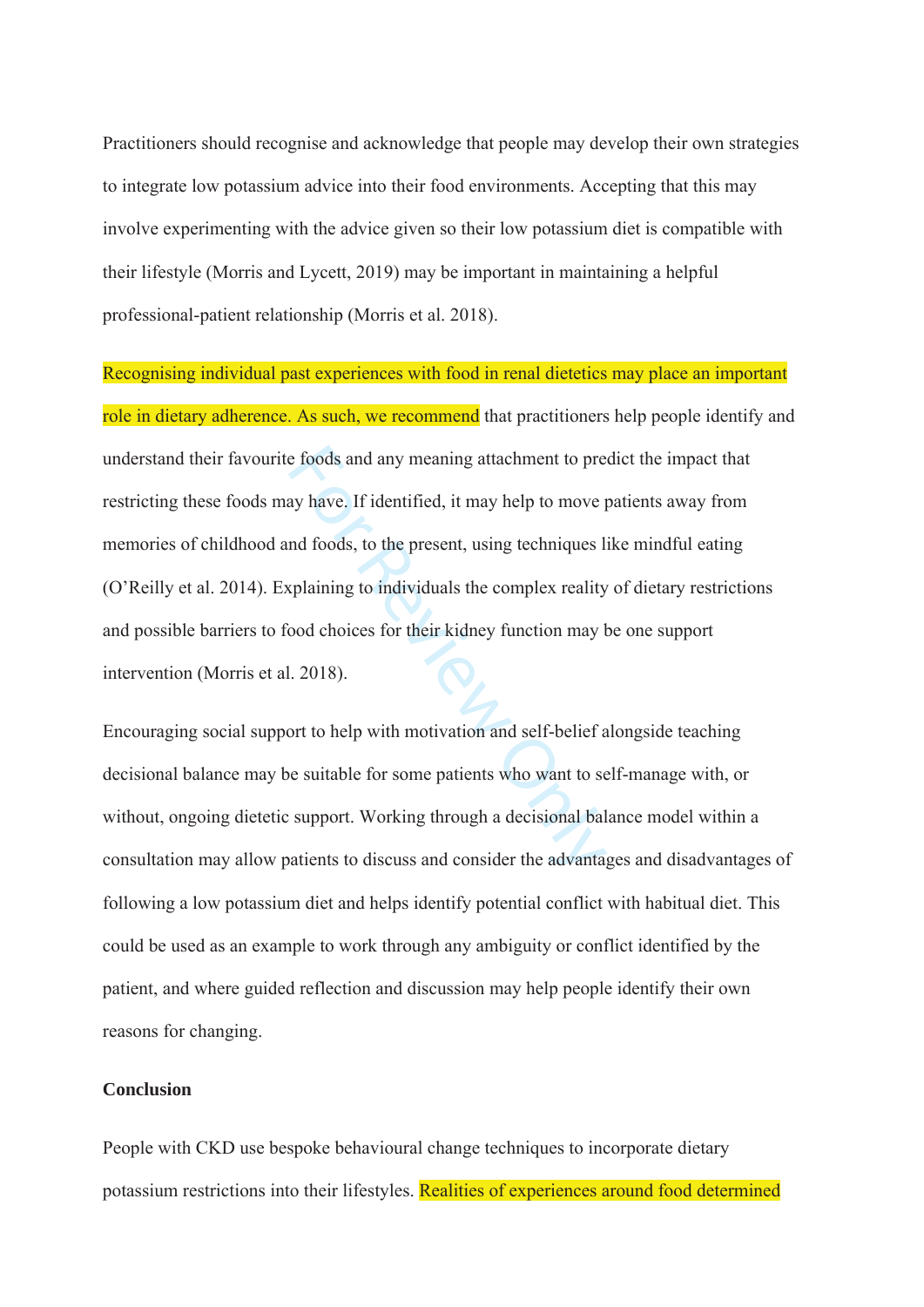how people dealt with dietary potassium restrictions. Practitioners should understand whether suggested dietary restrictions include an individual's favourite food; the value attached to it, and explore specific ways to include favourite foods in some way when discussing a low potassium diet.

For Review Only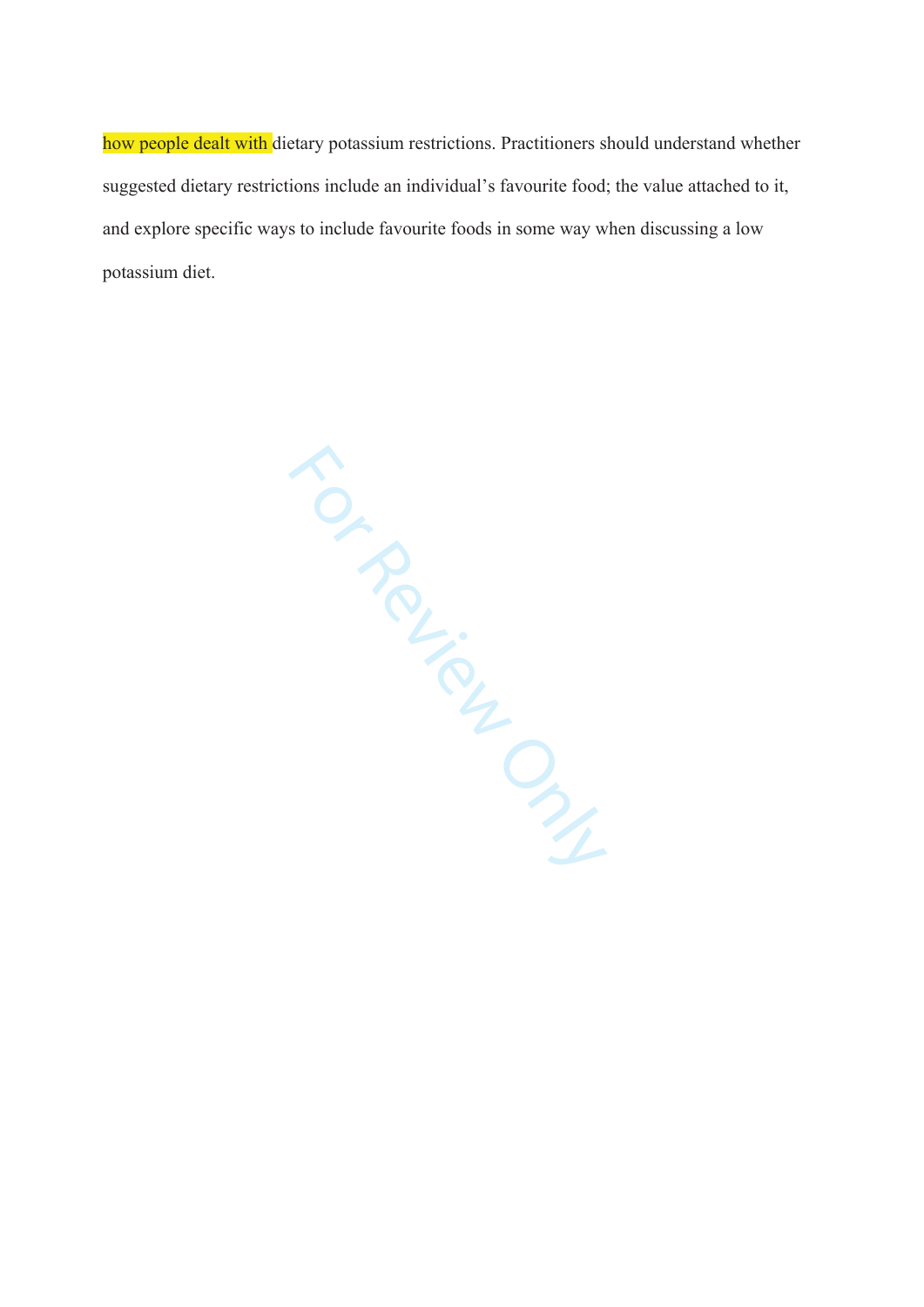# **Table 1: Participants demographics**

| Demographic                                                                              | <b>Data</b>               |
|------------------------------------------------------------------------------------------|---------------------------|
| Age                                                                                      | 66.7± 10.9 years          |
| Sex                                                                                      | 56% female                |
| Length of time living with CKD                                                           | $14.1 \pm 8.2$ years      |
| <b>CKD cause</b>                                                                         |                           |
| Hypertension                                                                             | 11                        |
| <b>Diabetes</b>                                                                          | 18                        |
| Polycystic kidney disease                                                                | $\overline{2}$            |
| Other (e.g. Lupus)                                                                       | 3                         |
|                                                                                          |                           |
| <b>Marital status</b>                                                                    | 80% married               |
| <b>Highest level of education</b>                                                        | 2 postgraduate degree     |
|                                                                                          | 6 undergraduate degree    |
|                                                                                          | 21 secondary school       |
|                                                                                          | 5 no formal education     |
| <b>Employment status</b>                                                                 | 5 employed                |
|                                                                                          | 26 retired                |
|                                                                                          | 3 unemployed              |
| <b>Time on dialysis</b>                                                                  | $3.4 \pm 2.7$ years       |
|                                                                                          |                           |
| Dietetic contacts (face-to-face/non face-to-                                             | $9 \pm 4.3$ consultations |
| face e.g. review of biochemistry) (mean<br>frequency over past 12 months, as recorded in |                           |
| dietetic records)                                                                        |                           |
|                                                                                          |                           |
|                                                                                          |                           |
|                                                                                          |                           |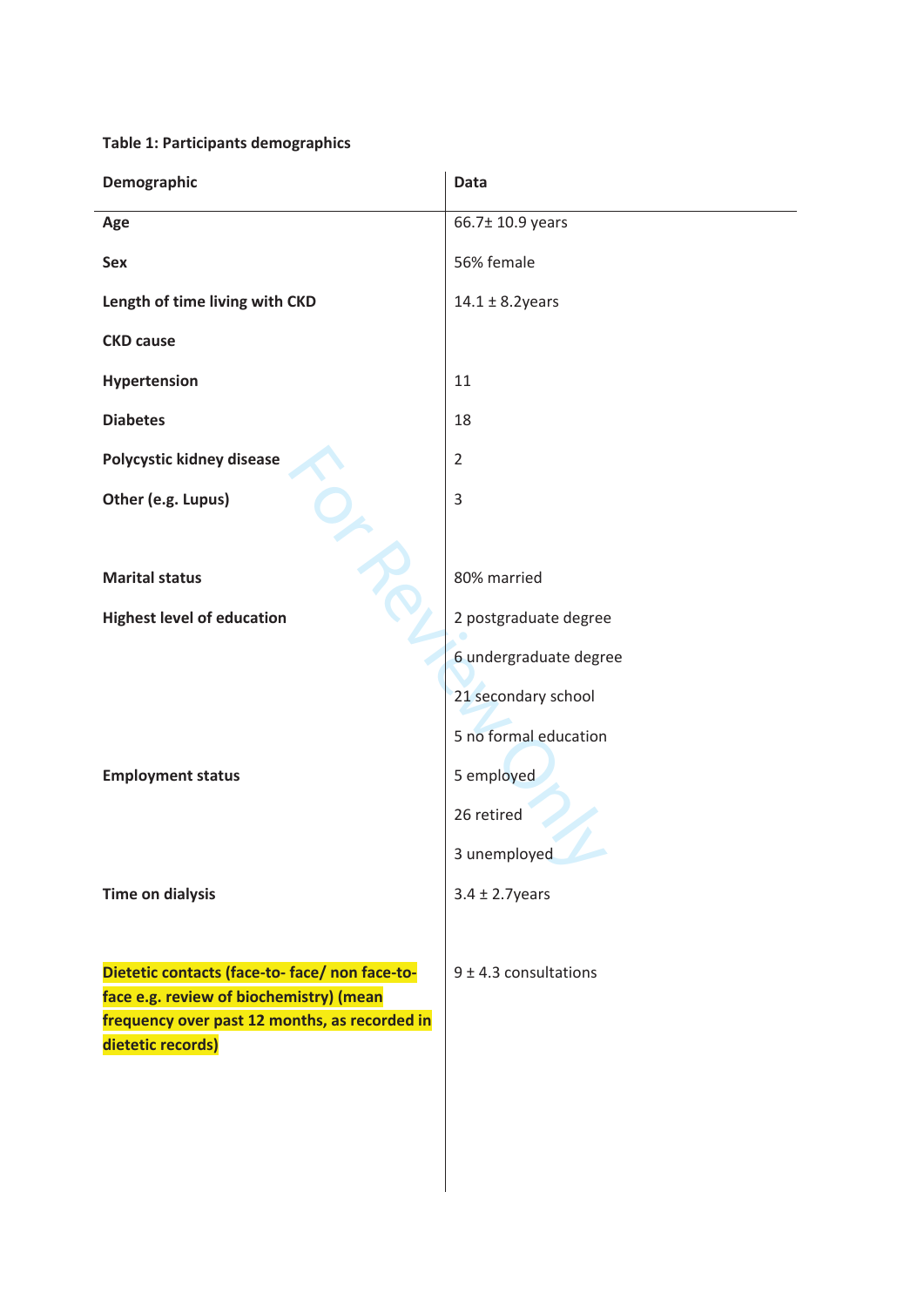Addolorato G, Mirijello A, D'Angelo C, Leggio L, Ferrulli A, Vonghia L, Cardone S, Leso V, Miceli A, Gasbarrini G. (2008). Social phobia in coeliac disease. Scandinavian *Journal of Gastroenterology* 43, 410-5.

Armitage, C.J. and Conner, M., (2001). Efficacy of the theory of planned behaviour: A meta ‐analytic review. *British journal of social psychology* 40, 471-499.

Avery, L., Flynn, D., Dombrowski, S.U., Van Wersch, A., Sniehotta, F.F. and Trenell, M.I., (2015). Successful behavioural strategies to increase physical activity and improve glucose control in adults with type 2 diabetes. *Diabetic Medicine* 32*,* 1058-1062.

ttershead, 1.A., Konksley, P.E., Sigal, R.J., 2011). Motivational interviewing to improvese patients: a systematic review and meta-<br>sity Reviews 12,.709-723.<br>T, Pinikahana J, Si-Yen T. (2008). Fluid cc<br>s: can an educationa Armstrong, M.J., Mottershead, T.A., Ronksley, P.E., Sigal, R.J., Campbell, T.S. and Hemmelgarn, B.R., (2011). Motivational interviewing to improve weight loss in overweight and/or obese patients: a systematic review and meta ‐analysis of randomized controlled trials. *Obesity Reviews* 12 *,*.709-723.

Barnett T, Li Yoong T, Pinikahana J, Si ‐Yen T. (2008). Fluid compliance among patients having haemodialysis: can an educational programme make a difference? *Journal of Advanced Nursing* 61, 300-6.

Bonner A, Havas K, Douglas C, Thepha T, Bennett P, Clark R. (2014). Self-management programmes in stages 1–4 chronic kidney disease: a literature review. *Journal of Renal Care* 40, 194-204.

Braun V, Clarke V. (2006). Using thematic analysis in psychology. *Qualitative Research in Psychology* 1, 77-101.

Brunstrom, J.M., Mitchell, G.L. and Baguley, T.S., 2005. Potential early-life predictors of dietary behaviour in adulthood: a retrospective study. International journal of obesity, 29(5), pp.463-474.

Clark NM, Becker MH, Janz NK, Lorig K, Rakowski W, Anderson L. (1991) Selfmanagement of chronic disease by older adults: a review and questions for research. *Journal of Aging and Health* 3, 3-27.

Deci EL, Ryan RM. (2011) Self-determination theory. In *Handbook of Theories of Social Psychology*. Aug 31; 1:416-33.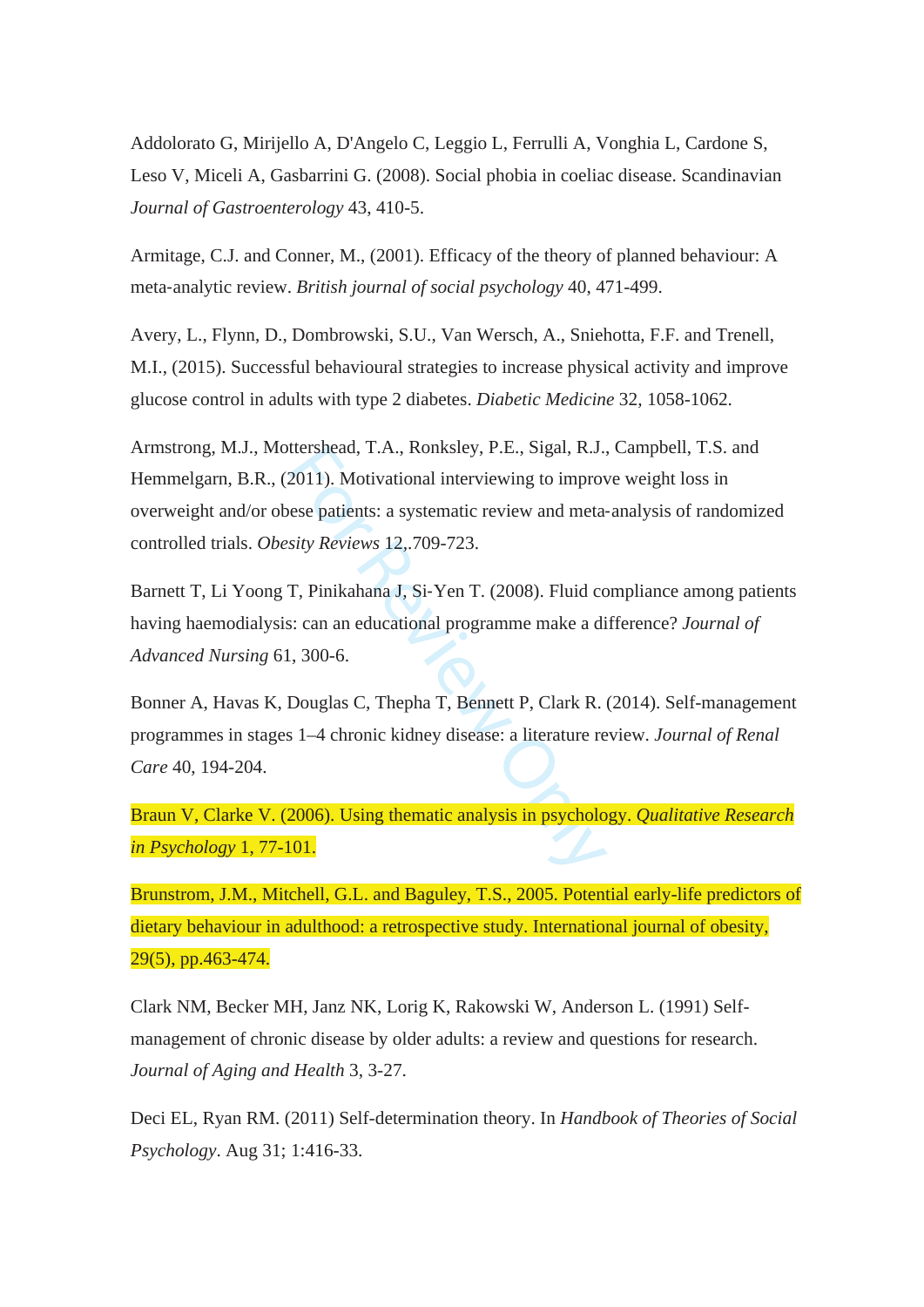Elfhag K, Rössner S. (2005). who succeeds in maintaining weight loss? A conceptual review of factors associated with weight loss maintenance and weight regain. *Obesity Reviews* 6, 67-85.

Gable J, Herrmann T. (2015) *Counselling skills for dietitians*. John Wiley & Sons: Chichester

Gibson EL, Held I, Khawnekar D, Rutherford P. (2016) Differences in knowledge, stress, sensation seeking, and locus of control linked to dietary adherence in hemodialysis patients. *Frontiers in Psychology* 29, 1864.

XW, Chiavaceain 1, Coyne 1, Doroshenko<br>
95) Nutrition intervention program of the M<br>
A self-management approach. Journal of the<br>
4.<br>
i L, Garside R, Briscoe S. (2017). Understa<br>
nce: a systematic review and synthesis of q<br> Gillis BP, Caggiula AW, Chiavaccain T, Coyne T, Doroshenko L, Milas NC, Nowalk MP, Scherch LK. (1995) Nutrition intervention program of the Modification of Diet in Renal Disease Study: A self-management approach. *Journal of the American Dietetic Association*1, 1288-94.

Greaves C, Poltawski L, Garside R, Briscoe S. (2017). Understanding the challenge of weight loss maintenance: a systematic review and synthesis of qualitative research on weight loss maintenance. *Health Psychology Review* 11, 145-63.

Guba, E. G., & Lincoln, Y. S. (2005). *Paradigmatic Controversies, Contradictions, and Emerging Confluences.* In N. K. Denzin & Y. S. Lincoln (Eds.), *The Sage handbook of qualitative research* (p. 191–215). Sage Publications Ltd.

Hartmann ‐Boyce, J., Aveyard, P., Koshiaris, C. and Jebb, S.A., (2016). Development of tools to study personal weight control strategies: Ox FAB taxonomy. *Obesity* 24, 314- 320.

Harris JE, Gleason PM, Sheean PM, Boushey C, Beto JA, Bruemmer B. (2009) An introduction to qualitative research for food and nutrition professionals. *Journal of the American Dietetic Association* 109, 80-90.

Hill NR, Fatoba ST, Oke JL, Hirst JA, O'Callaghan CA, Lasserson DS, Hobbs FR. (2016) Global prevalence of chronic kidney disease–a systematic review and metaanalysis. *PloS one*.11( 7).

Howren MB, Kellerman QD, Hillis SL, Cvengros J, Lawton W, Christensen AJ. (2016). Effect of a behavioral self-regulation intervention on patient adherence to fluid-intake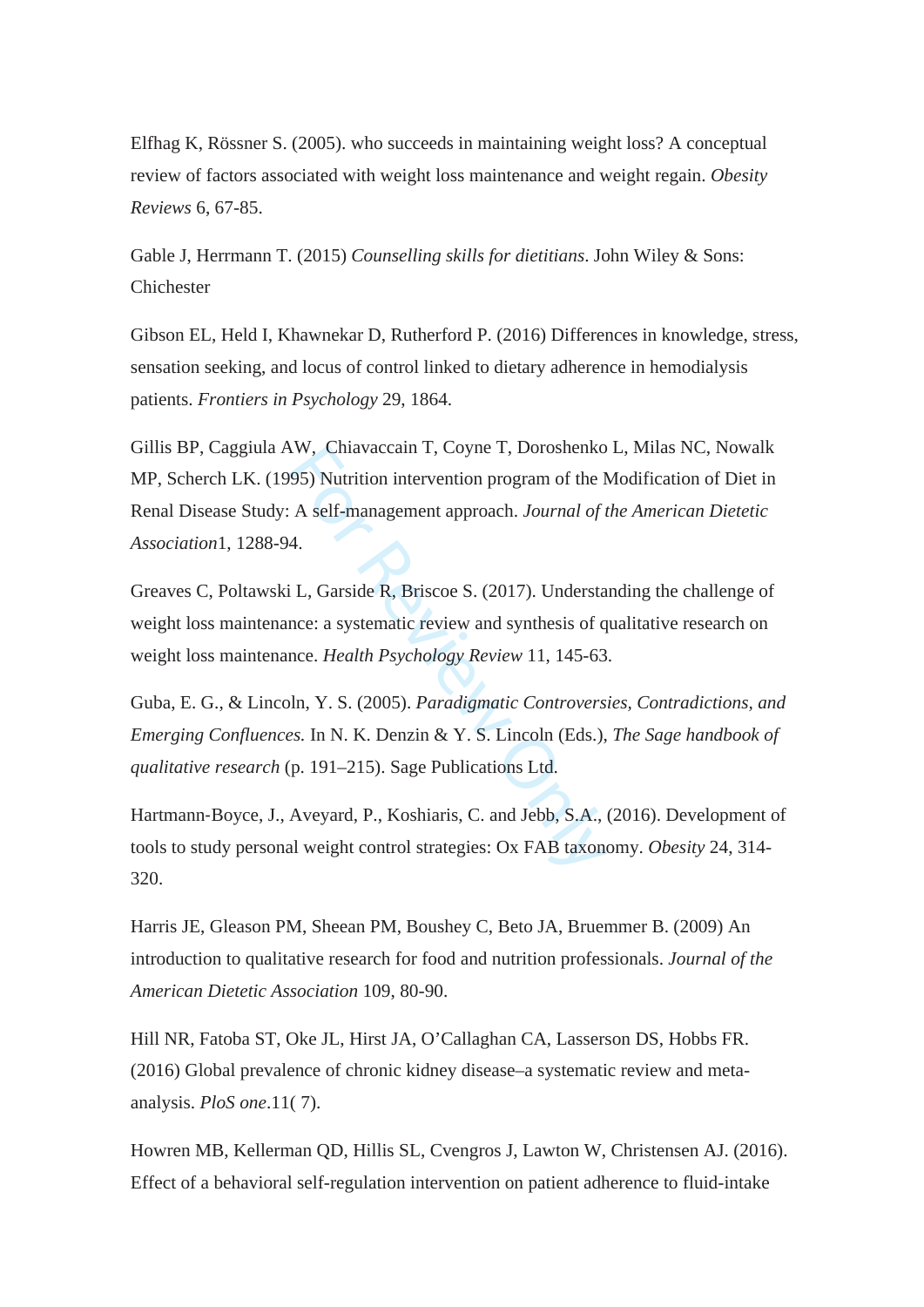restrictions in hemodialysis: a randomized controlled trial. *Annals of Behavioral Medicine*.50, 167-76

Ibrahim, H.A.F., El Sayed, H.A.E. and El-aal, E.M.A., (2017). Diet Behavior Modification of Pregnant Woman with Iron Deficiency Anemia Using Construct of the Trans-Theoretical Model: A Theory-Based Study. IOSR *Journal of Nursing and Health Science*, 6, 1-7.

Ikizler, T.A., Burrowes, J.D., Byham-Gray, L.D., Campbell, K.L., Carrero, J.J., Chan, W., Fouque, D., Friedman, A.N., Ghaddar, S., Goldstein-Fuchs, D.J. and Kaysen, G.A. ( 2020) KDOQI clinical practice guideline for nutrition in CKD: 2020 update. *American Journal of Kidney Diseases*, *76*(3), S1-S107.

Jansen, E., Mulkens, S. and Jansen, A., (2007). Do not eat the red food!: prohibition of snacks leads to their relatively higher consumption in children. *Appetite* 49, 572-577.

Kidney Care (2020) Lowering your potassium

levels. https://www.kidneycareuk.org/documents/260/Lowering\_your\_potassium\_levels. pdf. Last accessed 27.10.20

seases, 76(3), S1-S107.<br>
S. and Jansen, A., (2007). Do not eat the re-<br>
relatively higher consumption in children. A<br>
Lowering your potassium<br>
idneycareuk.org/documents/260/Lowering<br>
10.20<br>
rowski SU, White M, Sniehotta F. Kwasnicka D, Dombrowski SU, White M, Sniehotta F. (2016) Theoretical explanations for maintenance of behaviour change: a systematic review of behaviour theories. *Health Psychology Review* 10, 277-296

de Menezes MC, Roux AV, de Lima Costa BV, Lopes AC. (2018) Individual and food environmental factors: association with diet. *Public Health Nutrition* 21, 2782-92.

Milazi M, Bonner A, Douglas C. (2015). Effectiveness of educational or behavioural interventions on adherence to phosphate control in adults receiving hemodialysis: a systematic review. *JBI database of systematic reviews and implementation reports*. 15, 971-1010.

Michie S, Richardson M, Johnston M, Abraham C, Francis J, Hardeman W, Eccles MP, Cane J, Wood CE. (2013). The behaviour change technique taxonomy (v1) of 93 hierarchically clustered techniques: building an international consensus for the reporting of behaviour change interventions. *Annals of Behavioral Medicine* 13, 81-95.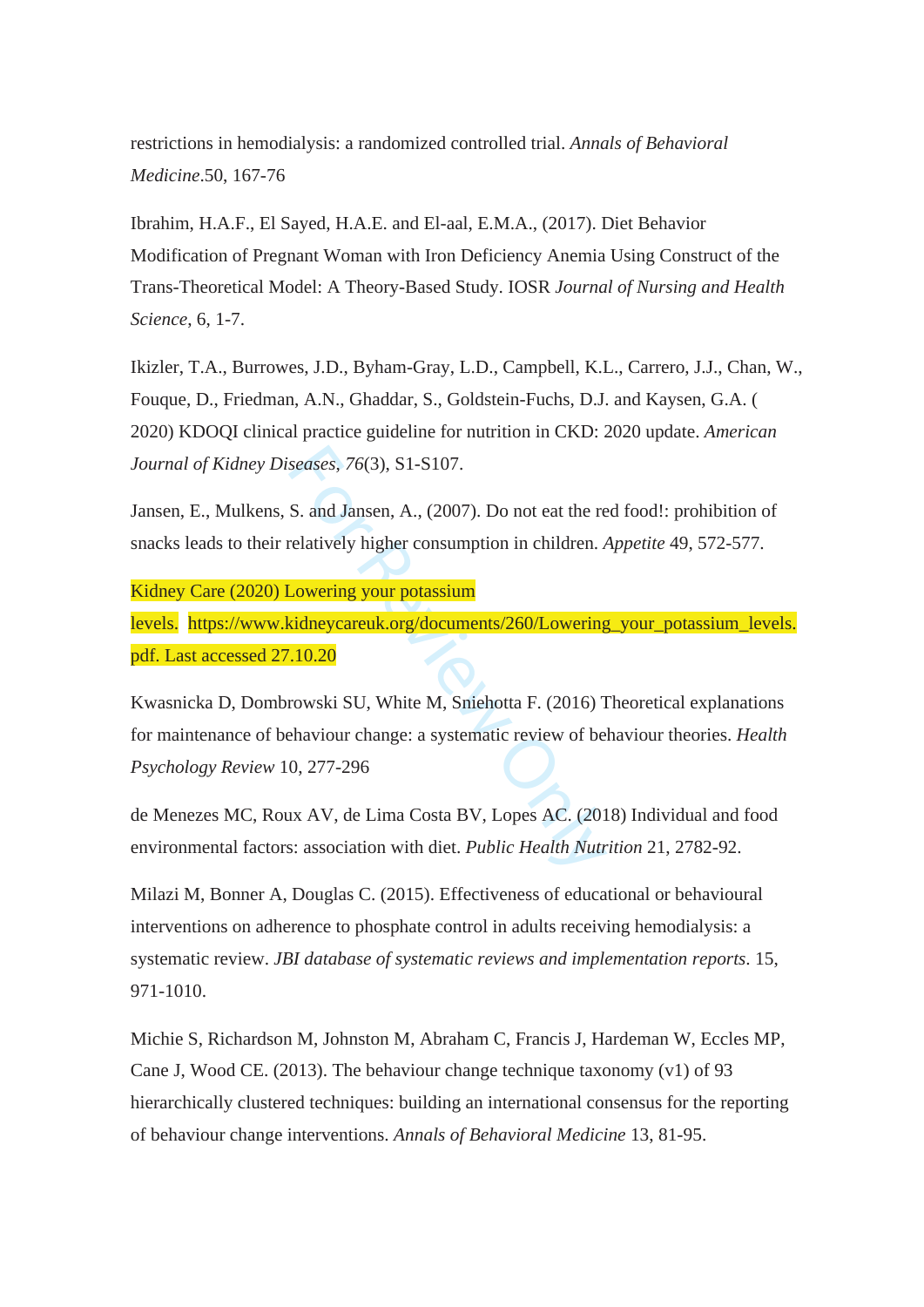Morris, A. and Lycett, D. (2020). Experiences of the Dietary Management of Serum Potassium in Chronic Kidney Disease: Interviews with UK Adults on Maintenance Hemodialysis. *Journal of Renal Nutrition* [published online ahead of print, 2020 Apr 6]. doi:10.1053/j.jrn.2020.01.025

Morris, A., Love, H., van Aar, Z., Liles, C. and Roskell, C., 2015. The problematic world of following a renal diet outside the home. *Journal of Renal Care*, *41*(4), pp.253-259.

Morris A, Herrmann T, Liles C, Roskell C. (2018). A qualitative examination of patients experiences of dietitians' consultation engagement styles within nephrology. *Journal of human nutrition and dietetics.* 31, 12-22.

Morris A, Biggerstaff D, Krishnan N, Lycett D. (2018). Identifying barriers and enablers in the dietary management of chronic kidney disease using the PEN-3 cultural model. *Journal of Human Nutrition and Dietetics* 31, 11.

f D, Krishnan N, Lycett D. (2018). Identify<br>
ement of chronic kidney disease using the F<br>
utrition and Dietetics 31, 11.<br>
N., Kimani, P.K. and Lycett, D., 2020. Ef:<br>
potassium, disease progression, and mortali<br>
review and Morris, A., Krishnan, N., Kimani, P.K. and Lycett, D., 2020. Effect of dietary potassium restriction on serum potassium, disease progression, and mortality in chronic kidney disease: a systematic review and meta-analysis. Journal of Renal Nutrition, 30(4), pp.276- 285.

Murray MA, Brunier G, Chung JO, Craig LA, Mills C, Thomas A, Stacey D. (2009). A systematic review of factors influencing decision-making in adults living with chronic kidney disease. *Patient Education and Counseling* 76, 149-58.

O'Reilly GA, Cook L, Spruijt ‐Metz D, Black DS. (2014) Mindfulness ‐based interventions for obesity ‐related eating behaviours: a literature review. *Obesity reviews* 15, 453-61.

Palmer SC, Hanson CS, Craig JC, Strippoli GF, Ruospo M, Campbell K, Johnson DW, Tong A. (2015) Dietary and fluid restrictions in CKD: a thematic synthesis of patient views from qualitative studies. *American Journal of Kidney Diseases* 65, 559-73.

QSR International Pty Ltd. (2012) NVivo qualitative data analysis software. Version 10.

Riegel B, Dickson VV, Garcia LE, Creber RM, Streur M.(2017) Mechanisms of change in self-care in adults with heart failure receiving a tailored, motivational interviewing intervention. *Patient Education and Counselling* 1, 283-8.